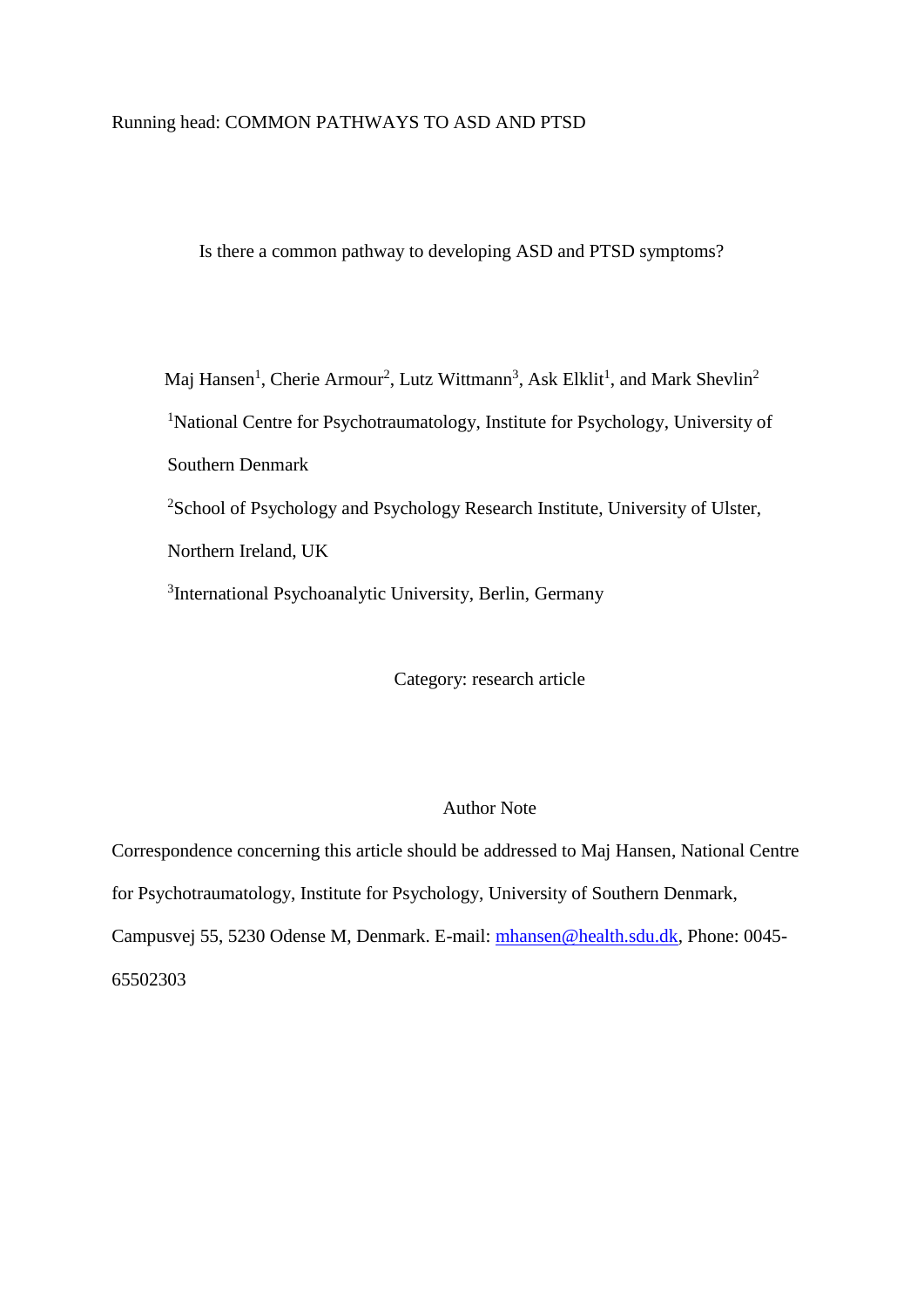#### Abstract

Numerous studies have identified risk factors for acute and long-term posttraumatic stress symptoms following traumatic exposure. However, little is known about whether there are common pathways to the development of acute stress disorder (ASD) and posttraumatic stress disorder (PTSD). Research suggests that a common path to ASD and PTSD may lie in peritraumatic responses and cognitions. The results of structural equation modeling in a national sample of Danish bank robbery victims  $(N = 450)$  show that peritraumatic panic, anxiety sensitivity, and negative cognitions about self were significant common risk factors for both ASD severity and PTSD severity when controlled for the effect of the other risk factors. The strongest common risk factor was negative cognitions about self. Future research should focus on replicating these results as they point to possible areas of preventive and treatment actions against the development of traumatic stress symptoms.

Keywords: Acute Stress Disorder, Posttraumatic Stress Disorder, common pathways, risk factors, bank robbery.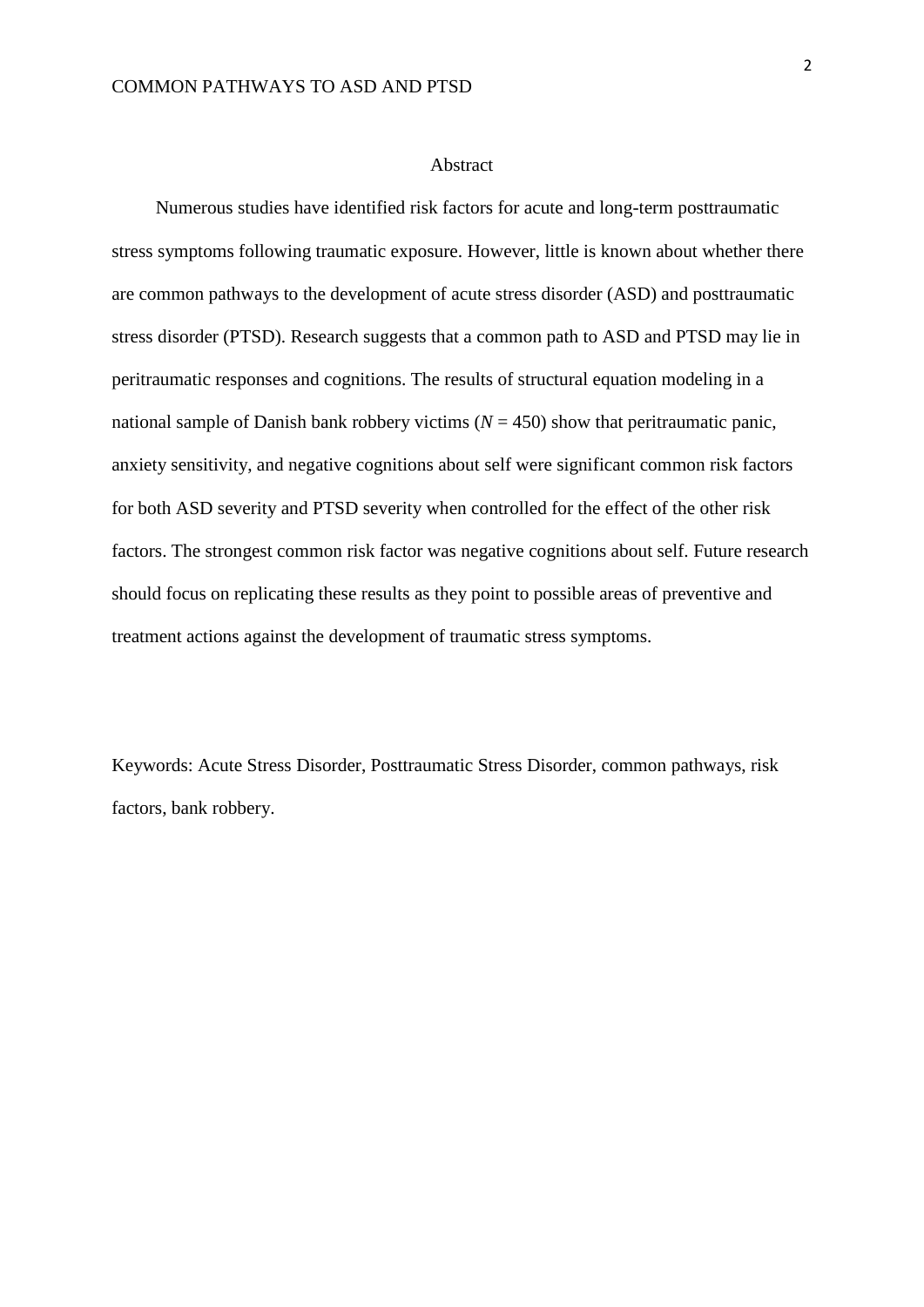Is there a common pathway to developing short-term and long-term traumatic stress symptoms?

#### **1. Introduction**

Aiding understanding of the mechanisms behind the development of posttraumatic stress symptoms is essential in order to identify victims at risk of developing posttraumatic stress symptoms. Increasing our understanding of these mechanisms will facilitate the development of effective treatment strategies. Numerous studies have investigated the prediction of acute and, in particular, long-term posttraumatic symptoms following different forms of traumatic exposure (Brewin, Andrews, & Valentine, 2000; Hansen & Elklit, 2011; Ozer, Best, Lipsey, & Weiss, 2003). As a result, several factors have been shown to be predictive of acute stress disorder (ASD) and posttraumatic stress disorder (PTSD), respectively. ASD and PTSD are both diagnoses in the Diagnostic and Statistical Manual of Mental Disorders  $4<sup>th</sup>$  edition and also the recently released  $5<sup>th</sup>$  edition (DSM-IV; APA, 1994; 2013) which follow traumatic exposure. According to the DSM-IV ASD describes acute posttraumatic symptoms (two days to one month) following traumatic exposure, whereas PTSD describes long-term posttraumatic symptoms (more than a month). The diagnostic criteria for ASD and PTSD are similar as they require symptoms of intrusion/re-experiencing, avoidance, and arousal. However, the ASD diagnostic criteria also state a requirement of dissociative symptoms. At the same time, only the PTSD diagnosis requires that intrusion involves or causes distress and the presence of at least three symptoms of avoidance and two symptoms of arousal, whereas the ASD diagnostic criteria only state a diffuse requirement of marked arousal and avoidance (Bryant & Harvey, 2002). Due to the strong similarities between the ASD and the PTSD diagnostic criteria, it stands to reason that there will be a strong association between the two disorders. Indeed, research shows a strong relationship between ASD severity and PTSD severity following different forms of traumatic exposure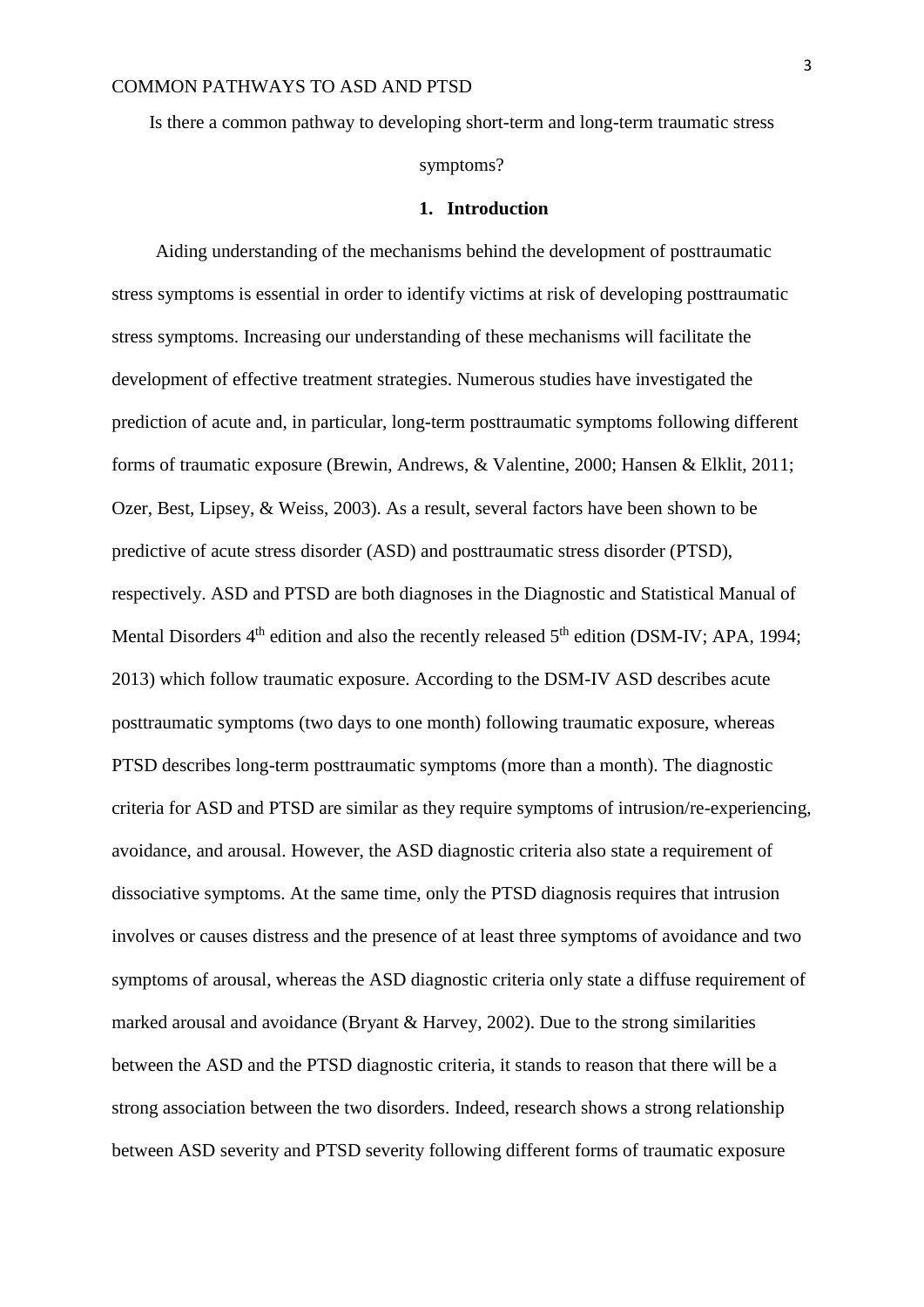(cf. Classen, Koopman, Hales & Spiegel, 1998; Hansen & Elklit, 2013). Additionally, when disregarding the dissociation symptom cluster, a similar factor structure has also been found in the two diagnoses (Hansen, Armour, & Elklit, 2012). Research, however, indicates that this may only be in relation to severity and not in relation to diagnostic status given that an ASD diagnosis appears to have limited capacity in identifying those with later PTSD diagnostic status (Bryant, 2011). Due to the close relationship between ASD and PTSD, risk factors for ASD are likely to also be risk factors for PTSD and vice versa (Bryant & Harvey, 2002). Together this suggests that there perhaps exists a common path (i.e. a common combination of risk factors) to the development of ASD and PTSD. Numerous risk factors of both ASD and PTSD have been identified. However, research has shown that peritraumatic (i.e. peritraumatic dissociation, peritraumatic panic, and tonic immobility) and cognitive responses (i.e. negative cognitions about self, the world and panic) may be of particular importance for the development of posttraumatic symptoms (Ehlers, & Clark, 2000; Kunst, Winkel, & Bogaerts, 2011; Nixon & Bryant, 2003; 2005).

Different forms of peritraumatic responses are found to be associated with both the development of ASD and PTSD. In particularly, peritraumatic dissociation has been found associated with the development of both ASD and PTSD following traumatic exposure (cf. Breh & Seidler, 2007; Bryant, 2009; Bryant & Panasetis, 2001; Ozer et al., 2003). The DSM-IV defines peritraumatic dissociation as a subjective feeling of emotional numbness, detachment from others, reduced responsiveness to one's surroundings, depersonalization, and derealization during the traumatic exposure (APA, 1994). Thus, dissociation can be regarded as an inner distancing mode allowing the individual to momentarily phase out reality (Breh & Seidler, 2007). Peritraumatic dissociation is assumed to be associated with the development of PTSD as this inner distancing prevents adequate processing and thus adequate integration of the traumatic memories. Ozer et al. (2003), in a meta-analysis,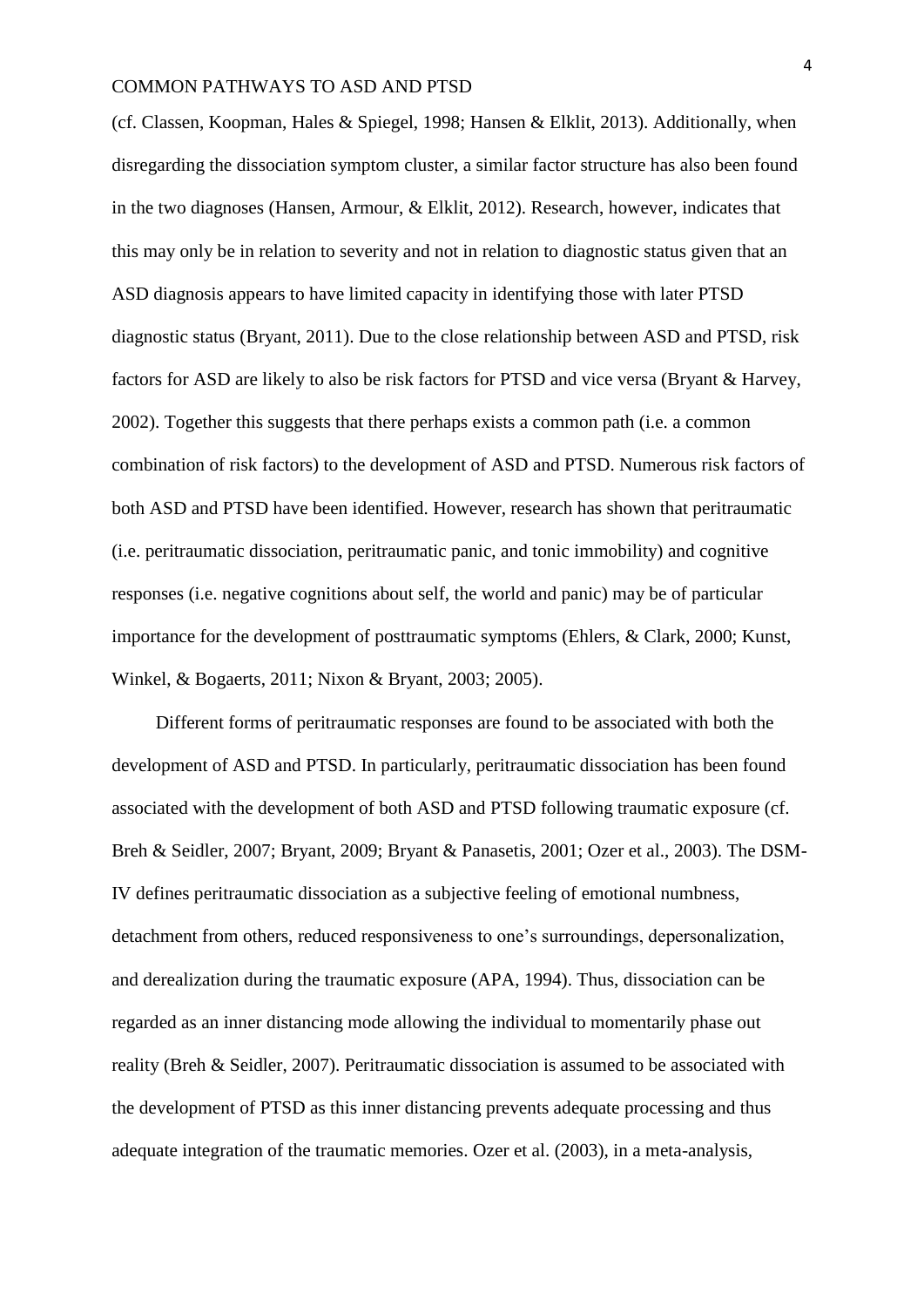showed that peritraumatic dissociation is the strongest predictor of PTSD across different forms of traumatic exposure among seven investigated predictors. These results were largely replicated in the Breh and Seidler (2007) meta-analysis of prospective studies of peritraumatic dissociation and PTSD.

Peritraumatic panic and tonic immobility are also emerging as important risk factors associated with the development of posttraumatic stress symptoms (cf. Bryant et al., 2011; Marx, Forsyth, Gallup, Fusé, & Lexington, 2008; Rocha-Rego et al., 2009). Symptoms of panic are for instance palpitations, shaking, sweating, shortness of breath, nausea, dizziness, and fear of dying or losing control (APA, 1994). It has been suggested that peritraumatic panic may be associated with the development of posttraumatic stress symptoms as it may condition trauma related cues to subsequent anxiety (Bryant & Panasetis, 2001). Indeed, peritraumatic panic has been found to be associated with the development of both ASD and PTSD (Bryant & Panasetis, 2001; Bryant et al., 2011; Nixon & Bryant, 2003; Rocha-Rego et al., 2009). Tonic immobility is conceptualized as an evolutionary survival strategy and is characterized by involuntary immobility, analgesia, and unresponsiveness to external stimulus (Marx et al., 2008). Contrary to peritraumatic dissociation, tonic immobility is primarily a physical state and awareness of the surrounding environment is preserved (Heidt et al., 2005). The precise mechanism behind the relationship between tonic immobility and the development of PTSD is unclear, but several possible explanations have been put forward (Marx et al., 2008). For instance tonic immobility is said to be related to the development of PTSD as it hinders the use of more adaptive defensive responses during or after traumatic exposure. Indeed, tonic immobility has been found associated with the development of PTSD (Heidt, Marx, &Forsyth, 2005; Kunst et al., 2011; Rocha-Rego et al., 2009). However, to the best of our knowledge, tonic immobility has not been investigated in relation to ASD.

5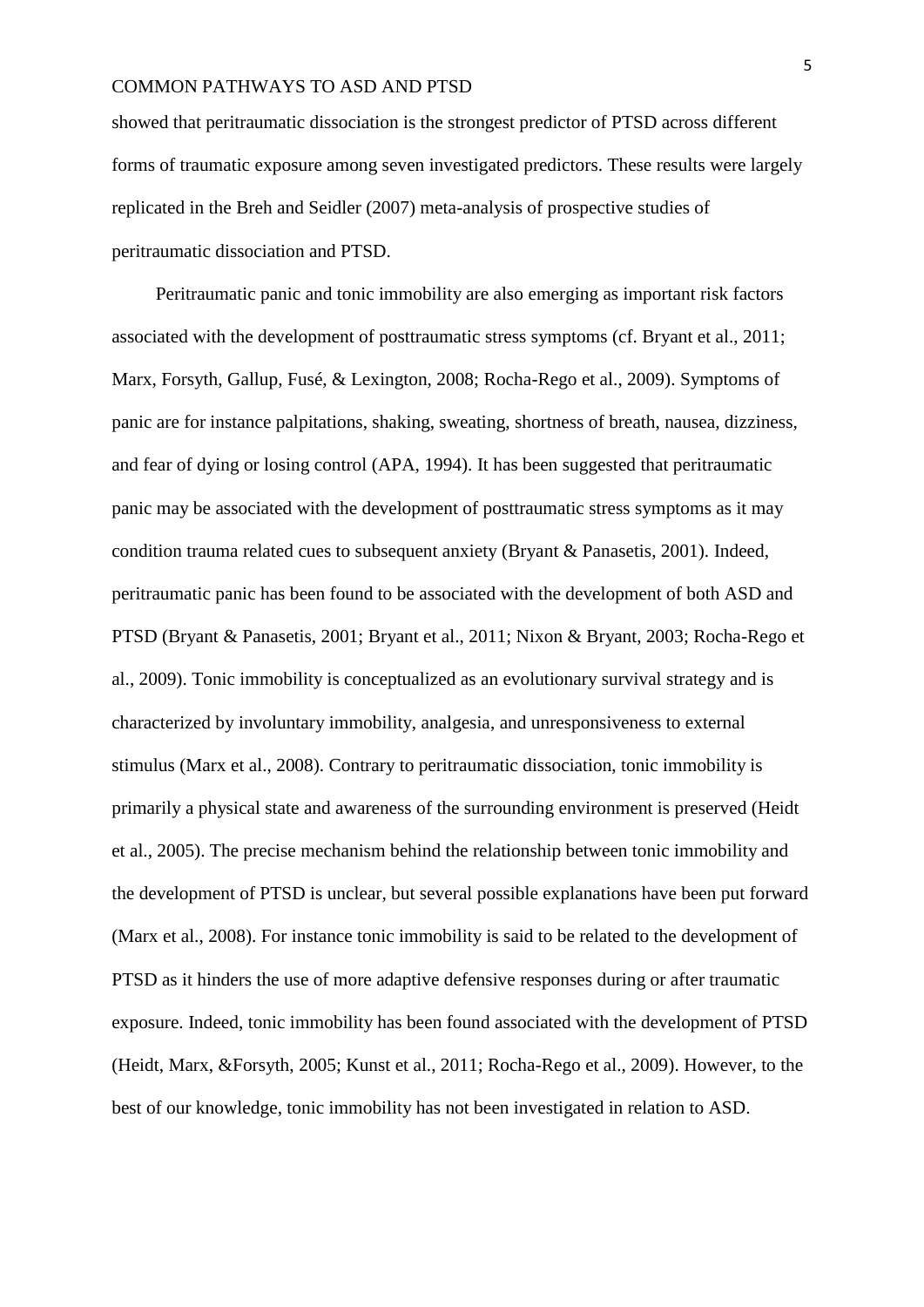Recently there has been an increased focus on role of cognitions in explaining the development and maintenance of posttraumatic stress symptoms (Cahill & Foa, 2007). According to cognitive theories on PTSD, negative cognitions appear to play a central role in the development of both acute and long-term posttraumatic symptomatology. Specifically, Ehlers and Clark's (2000) cognitive model of PTSD has emphasized the importance of negative cognitions about the traumatic event and one's capacity to respond to that experience for adapting to traumatic exposure. Negative cognitions may hinder the victims from processing corrective information and thus prevent the victims from realizing that the threat has passed. Thus, these negative cognitions may lead to a sense of current threat which can contribute to the development as well as the maintenance of posttraumatic stress symptoms. Indeed, negative cognitive responses to traumatic exposure have been associated with the development of both ASD and PTSD symptoms (Hansen & Elklit, 2011; Karl, Rabe, Zöllner, Maercker, & Stopa, 2009; Nixon & Bryant, 2005). Furthermore, according to Karl et al. (2009) research show that more theoretical grounded factors (i.e. cognitive factors) may be better predictors of PTSD than less theoretical and more empirically grounded factors such as peritraumatic dissociation. There are two broad classes of negative cognitions (Ehlers, & Clark, 2000): those that focus on the self and those that focus on the world. However, research indicates that these cognitive responses also include maladaptive thinking associated with panic (i.e. anxiety sensitivity; Nixon & Bryant, 2005). Indeed, anxiety sensitivity has been found associated with the development of both ASD and PTSD symptoms (cf. Bryant & Panasetis, 2001; Nixon & Bryant, 2005).

To summarize, research has shown a strong relationship between ASD and PTSD, both with respect to symptom severity as well as in relation to common pathways /risk factors. Research suggests that common pathways may exist through the three above stated peritraumatic responses and the three cognitive factors. The aim of the present study was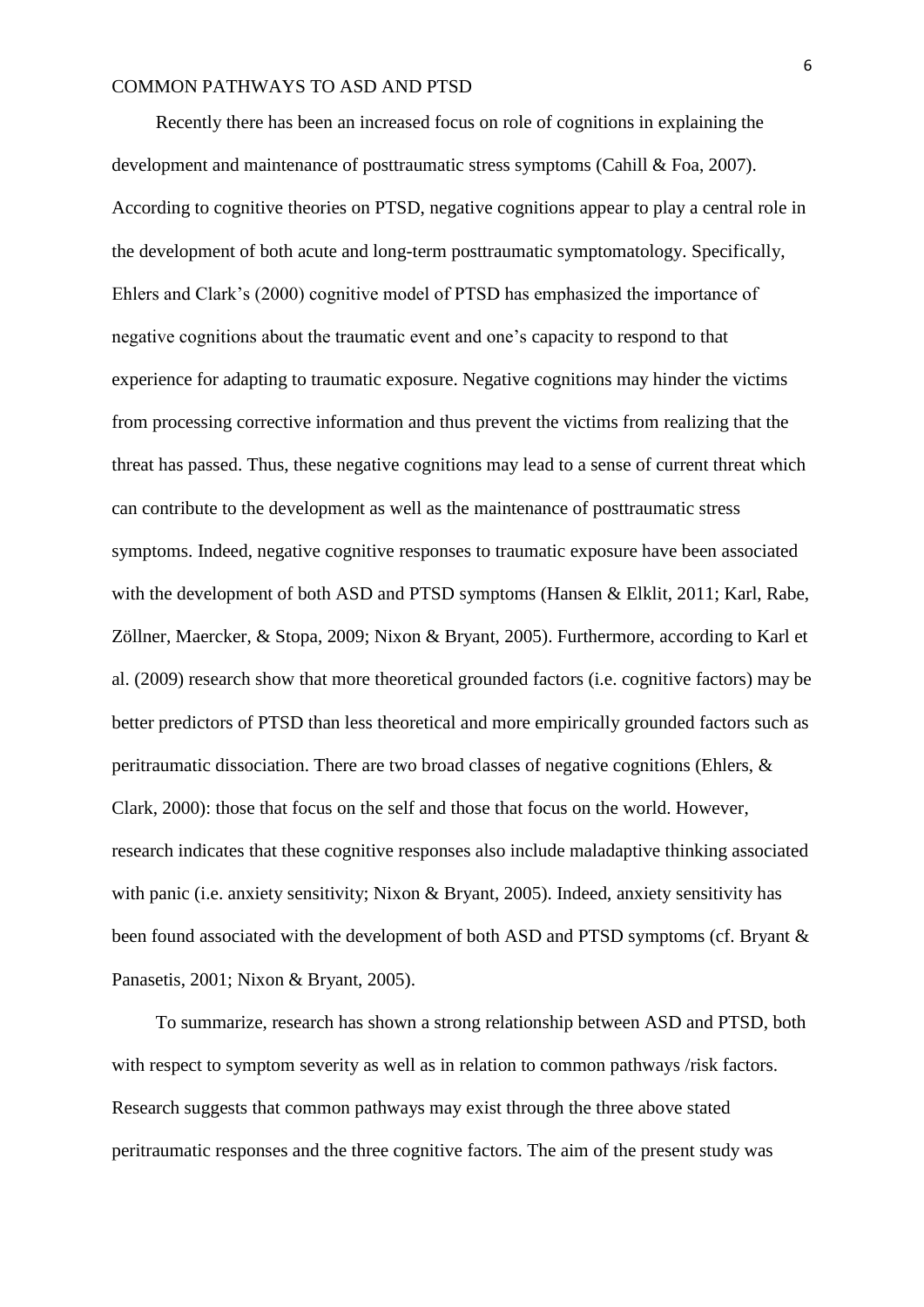therefore to investigate whether these six risk factors are common risk factors for both ASD and PTSD severity while controlled for the effect of the other risk factors and control factors and not to investigate the strength of these risk factors as such. Given the extant literature, we hypothesized that the three peritraumatic risk factors and three forms of cognitions would be significantly associated with both ASD and PTSD severity. To the best of our knowledge no other study has previously investigated the above stated risk factors collectively in relation to both ASD and PTSD. Thus, it is unknown which factors will be significant common risk factor for ASD and PTSD severity when controlled for the effect of the other factors. However, due to previously mentioned research we expected that the effect of the peritraumatic factors would diminish whilst controlling for the effect of negative cognitions. The conceptual model investigating the common paths to ASD and PTSD is shown in figure 1.

[Please insert Figure 1 about here].

#### **2. Method**

The current study is part of a national Danish cohort questionnaire survey of the psychological impact of bank robberies conducted in collaboration with the Danish Bankers Association, the National Bank of Denmark, all Danish Banks, and the University Southern of Denmark. From April 2010 to April 2011, every bank employee exposed to bank robbery in Denmark ( $N = 614$ ) received the first questionnaire. A total of 450 employees (73%) filled out the first questionnaire a week after the robbery (T1,  $M = 9.89$  days,  $SD = 6.30$ ), and a total of 371 of these (82 %) filled out the second questionnaire six months after the robbery  $(T2, M = 191.7$  days,  $SD = 13.15$ ). There were no significant group differences in ASDS scores or any of the control factors or risk factors in relation to the dropout between  $T1$  ( $N =$ 450) and T2 (*N* = 371). All participants were informed of the purpose of the study orally and in writing. Furthermore, all necessary permissions for conducting this study, according to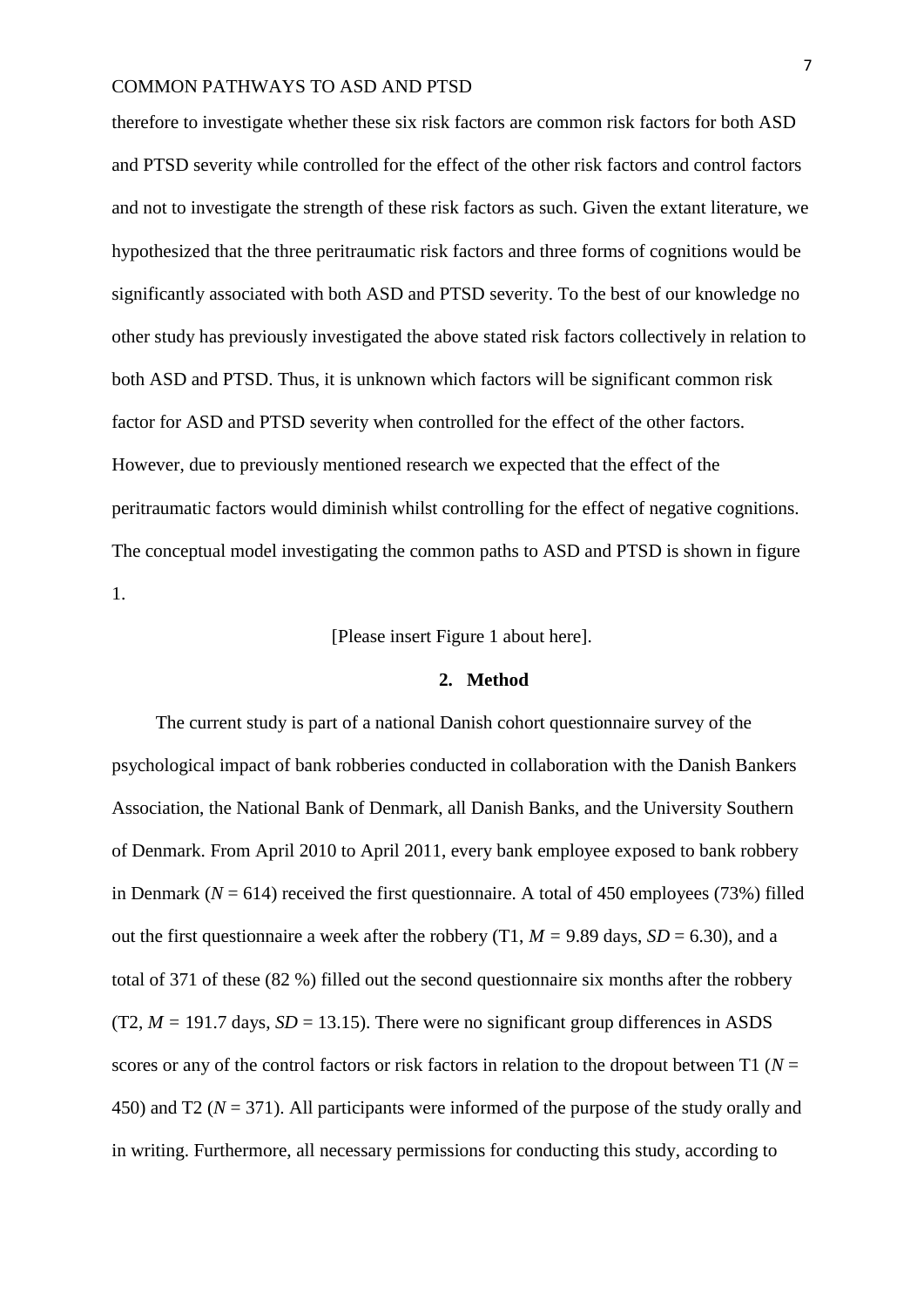Danish Law, were obtained and participation was voluntary. The current study is based on the DSM-IV criteria as the DSM-5criteria was not available when conducting the study. Please see Hansen and Elklit (2014) for further details on the study.

#### **Measures**

The questionnaire assessed demographic factors and the following factors related to the current study. All of the following described control factors, risk factors, and ASD severity were assessed at T1 and PTSD severity was assessed at T2. Prior traumatic exposure was assessed as the sum of endorsements from a checklist of 14 different kinds of traumas used in the U.S. National Comorbidity Survey (Kessler et al., 1995), and a separately dichotomously scoring (*yes* or *no*) indicating if the participant had experienced a previous bank robbery. Four of the following scales (e.g. the Peritraumatic Dissociation Questionnaire (PDEQ), Marmar, Weiss, & Metzler, 1997; Physical Reaction Scale (PRS), Falsetti & Resnick, 1992; Tonic Immobility Scale (TIS), Heidt et al., 2005, and Posttraumatic Cognition Inventory (PTCI), Foa, Ehlers, Clark, Tolin, & Orsillo, 1999) were translated into Danish for this study, whereas the remaining scales have already been translated and used in Danish populations. The original English versions of the PDEQ, the PRS, the TIS and the PTCI were translated into Danish by two independent translators, who were fluent in both Danish and English. The two translations were compared and combined into single translations by the two translators (i.e. the committee approach; Simonsen & Elklit, 2008), which was then back-translated into English by a third translator. The third translator (or back-translator) was also fluent in both Danish and English. The back-translation was then compared to the original English items with a very high correspondence in relation to conveying the meaning.

The Danish version of the PDEQ (Marmar et al., 1997) was used to assess peritraumatic dissociation. The summed score for the PDEQ comprises responses to 10 items reflecting dissociative responses rated on a five-point Likert type scale (*0= not at all* to 5=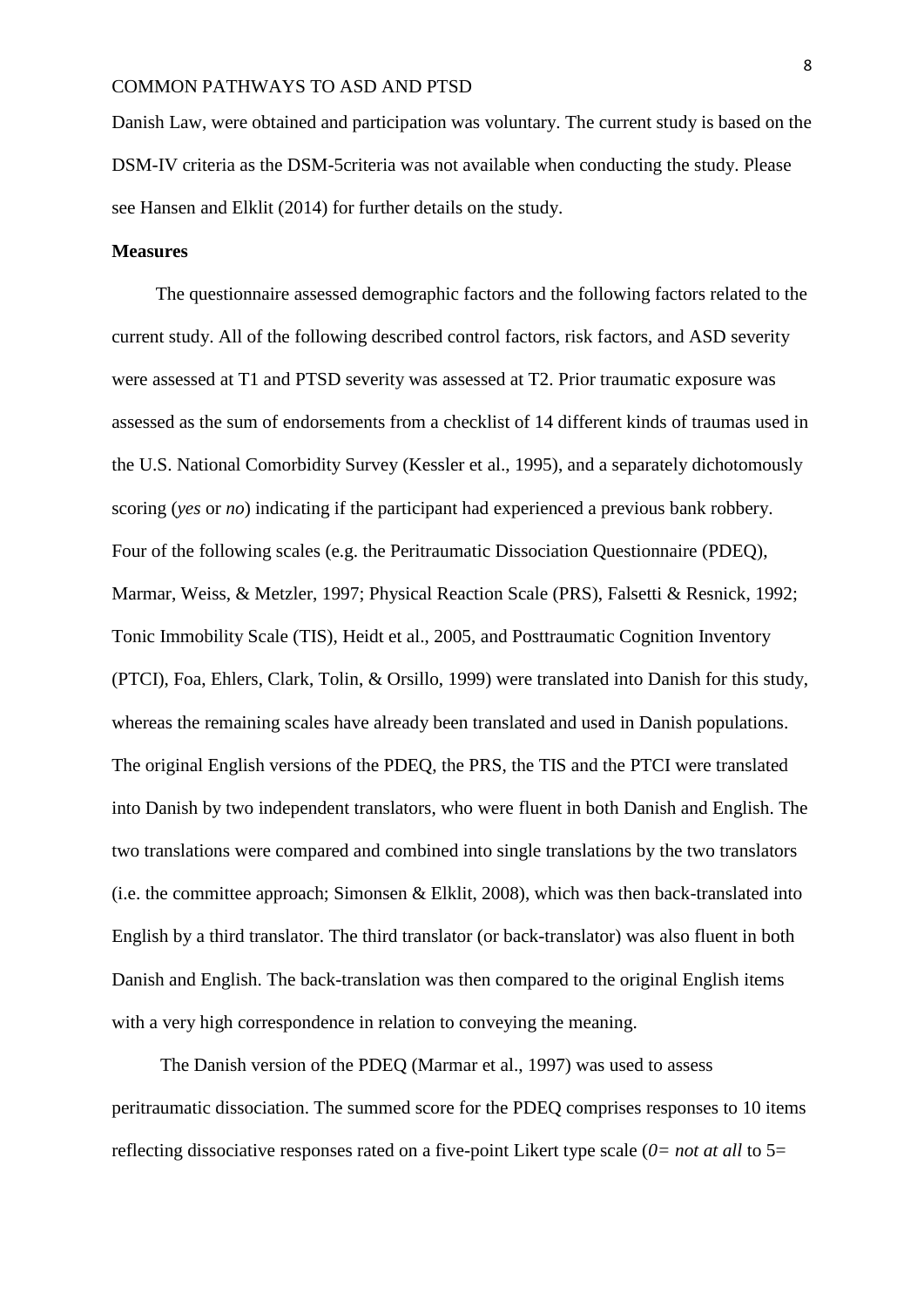*extremely true*) during the robbery. The PDEQ has shown satisfactory internal consistency and test-retest reliability (.72; cf. Kunst et al., 2011). The reliability coefficient in the current study was satisfactory (Cronbach's  $\alpha$  = .88).

Peritraumatic panic was assessed using a modified Danish version of the PRS (PRS; Falsetti & Resnick, 1992). The PRS is a 16-item self-report questionnaire that measures how severely the participants experienced DSM-IV panic symptoms during the robbery rated on a six-point Likert type scale  $(0= not \text{ at all to } 5=extremely)$ . Bryant et al. (2011) have reported difficulties with the factor structure on the 16 items, but not on 10 of the items and so only the 10 items were used. The reliability coefficient for the scale in the current study was high (Cronbach's  $\alpha$  = .96).

The Danish version of the TIS (Heidt et al., 2005) was used to assess tonic immobility. The TIS originally comprised 10 items rated on a seven-point Likert scale (a low score indicates no symptom presence and a high score indicates high symptom severity). In order to avoid item overlap with the PDEQ and the PRS only the four items assessing the motor aspects of tonic immobility were used. Other studies have used the same procedure (Kunst et al., 2011; Rocha-Rego et al., 2009). Previous studies report good internal consistency Cronbach's  $\alpha$  = .88 (cf. Kunst et al., 2011). The reliability coefficient in the current study was satisfactory (Cronbach's  $\alpha$  = .86).

Anxiety sensitivity (i.e. proneness to panic reactions or negative cognitions about bodily sensations) was assessed using the Danish version of the Anxiety Sensitivity Index (ASI; Reiss, Peterson, Gursky, & McNally, 1986). The ASI is a 16-item questionnaire that measures beliefs about the harmfulness of anxiety symptoms rated on a five-point Likert type scale (1*= very little,* 5= *very much*). Good test–retest reliability (.75) and construct validity have been reported (Reiss et al., 1986). The reliability coefficient in the current study was high (Cronbach's  $\alpha = -91$ ).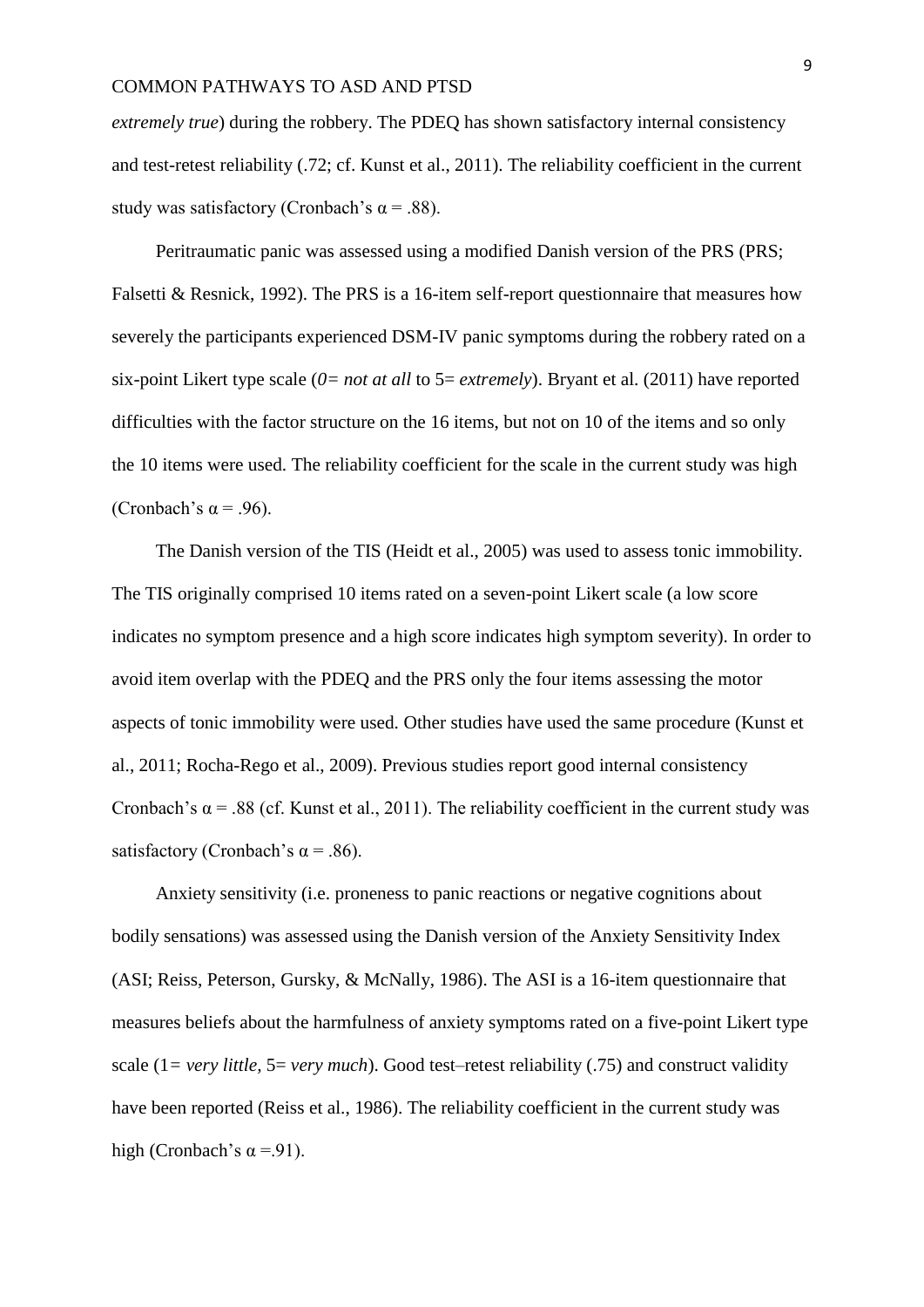The Danish version of the PTCI (Foa et al., 1999) was used to assess posttraumatic cognitions. The PTCI is a 33 item self-report scale with three subscales assessing negative cognitions about self (NCS), negative cognitions about the world (NCW), and self-blame (SB) rated on a seven-point Likert Scale (1 = *totally disagree*, 7 *= totally agree*). Scale scores are formed for the three subscales. The PTCI has demonstrated high convergent validity with other trauma-related cognition scales and good sensitivity and specificity in relation to correctly identifying PTSD diagnostic status (Beck et al., 2004; Foa et al., 1999). Difficulties with the self-blame subscale have been reported previously (cf. Beck et al., 2004) and so only the NCS ( $\alpha$  = .85) and NCW ( $\alpha$  = .85) scales were used.

ASD severity was assessed using the Danish version of the ASDS (Bryant, Moulds & Guthrie, 2000). The ASDS is a 19 item self-report scale with four subscales assessing the four DSM-IV symptom clusters dissociation, re-experiencing, avoidance, and arousal rated on a five-point Likert type scale (1 = *not at all* to 5 = *very much*). Previous studies using the Danish ASDS have used this procedure and have reported good reliability (Cronbach's  $\alpha$  = .76 -.96; cf. Hansen, Armour, & Elklit, 2012) for the total scale. The reliability of the total scale in the current study was high (Cronbach's  $\alpha$  = .93).

The Danish version of the Harvard Trauma Questionnaire (HTQ; Mollica et al., 1992) was used to assess PTSD severity. The HTQ is a 17 item self-report scale with three subscales assessing the three separate symptom clusters intrusion, arousal, and avoidance as specified by the DSM-IV rated on a four-point Likert type scale (1= *not at all*, to 4= *all the time*). The Danish version of the HTO has been used in a wide range of trauma populations with reports of good reliability and validity (cf. Bach, 2003). The reliability of the total scale in the current study was high (Cronbach's  $\alpha$  = .92).

#### **2.1 Data-analysis**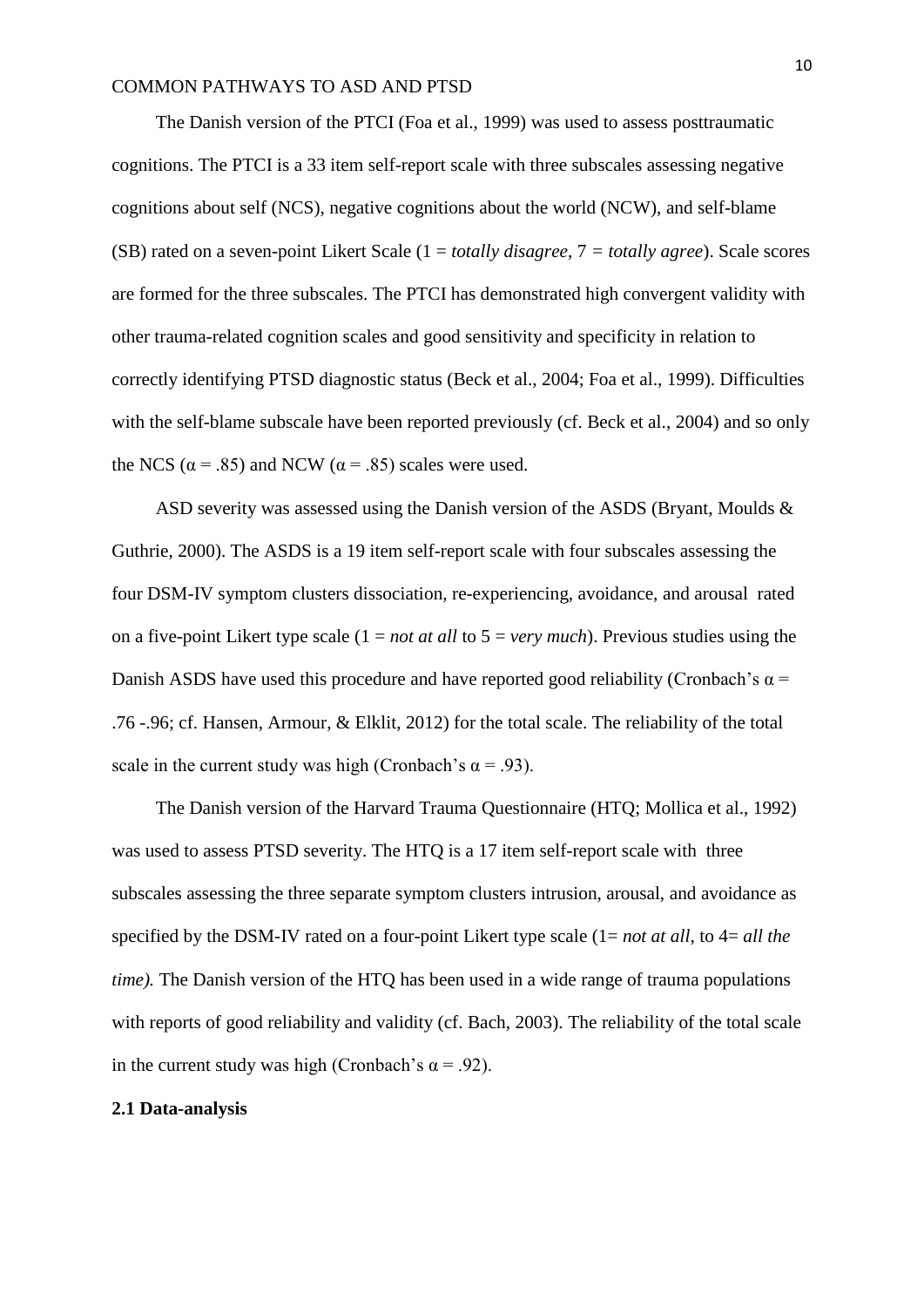Descriptive and bivariate statistical analyses were performed using SPSS version .21. A general statistical model, based on the conceptual model in Figure 1, was specified and tested using Mplus 6.1 (Muthén & Muthén, 2010). All models were estimated using robust maximum likelihood (MLR) as it is the most appropriate estimator under conditions of nonnormality (Satorra & Bentler, 1994) and allows the use of all available information rather than using listwise deletion (Schafer & Graham, 2002). The directly observed variables (in rectangles in Figure 1) were entered directly, and the scale scores representing latent variables (ellipses in Figure 1) were corrected for measurement error by specifying a latent variable with one observed variable and fixing the error variance (1-scale reliability \* scale variance) using the estimate of Cronbach's alpha as an estimate of reliability (Anderson & Gerbing, 1988; Sörbom & Jöreskog, 1982).

The overall aim of the analyses was to find the most parsimonious model that adequately explained the data. Specifically we aimed to find the degree to which ASD and PTSD shared common risk factors, or common pathways; a common pathway was operationalized by the regression coefficients from the same risk factor for both ASD and PTSD being the same (not significantly different). To this end we specified the general model with no restrictions; this was the baseline model. Then the model was estimated with equality constraints placed on each of the risk factors separately to determine the impact of this restriction on model fit. If these constrained models did not result in a poorer fit compared to the baseline model then that particular risk factor was considered to have a common pathway to ASD and PTSD. We then tested how many equality restrictions could be included in the model simultaneously without the model fit becoming worse than the baseline model. Successive restrictions were added, and the order that they were included was based on the fit statistics from the preceding analyses. The adding of the constraints was guided primarily by the Bayesian Information Criterion with lower value representing better model fit. The BIC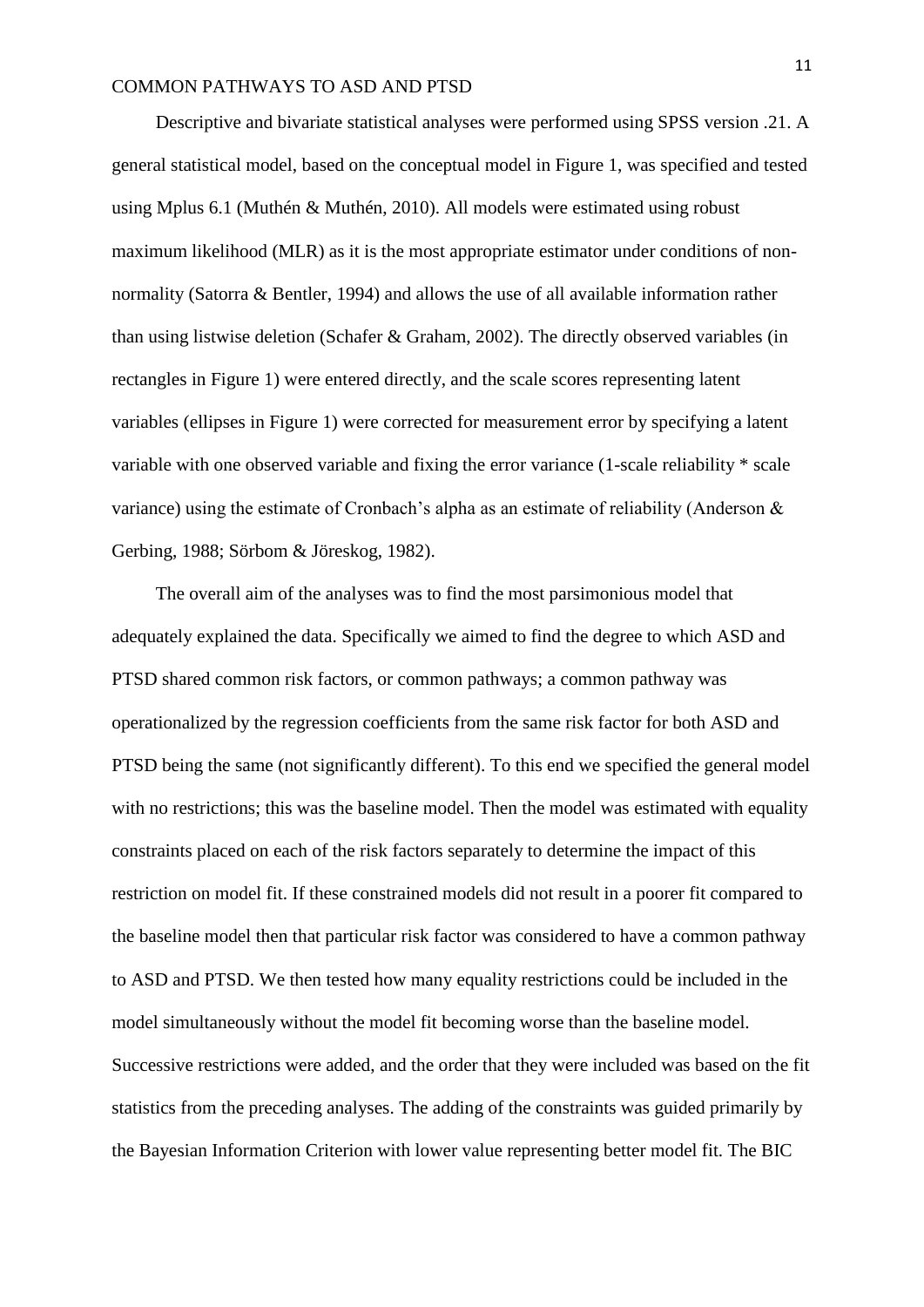was used due to its ability to identify the best parsimonious model by penalizing model complexity. The BIC allows for the assessment of the relative fit of different models. Other fit statistics were used to assess overall fit. We also inspected the chi-square  $(\chi^2)$ , the Comparative Fit Index (CFI), Tucker-Lewis Fit Index (TLI), the Akaike's Information Criterion (AIC), the Root Mean Square Error of Approximation (RMSEA), and the standardized root mean squared residual (SRMR). Adequate model fit is demonstrated by a non-significant  $\chi^2$ , CFI's and TLI's greater than .90, RMSEA's less than. 08, and SRMRs less than.09.

#### **3. Results**

Descriptives and correlations of all control factors, risk factors, ASD severity, and PTSD severity are shown in Table 1. The percentages of missing values ranged from 0% to 18.7 %. A total of 53 participants (11.8 %) suffered from ASD measured by the ASDS (Bryant et al., 2000) and a total of 27 participants (6.0 %) suffered from PTSD measured by the HTQ (Mollica et al., 1992). Table 2 shows the fit statistics for the models of common paths to ASD severity and PTSD severity from a model with no constraints (the baseline model), models with single constraints on a particular control factor or risk factor, models with multiple constraints on the control factors and/or risk factors to the fully constrained model.

### [Please insert Table 1 and Table 2 about here].

Table 2 shows that the  $\chi^2$  values of all models were statistically significant. However, this should not lead to rejection of models given that chi-square values tend to become nonsignificant when assessing model fit with large samples (Tanaka, 1987). All of the models reached the recommend values of the CFI and the SRMR for adequate fit, and the majority of the models reached the recommend values of the RMSEA for adequate fit. However, none of the models reached the recommended values of the TLI for adequate fit. The relative fit of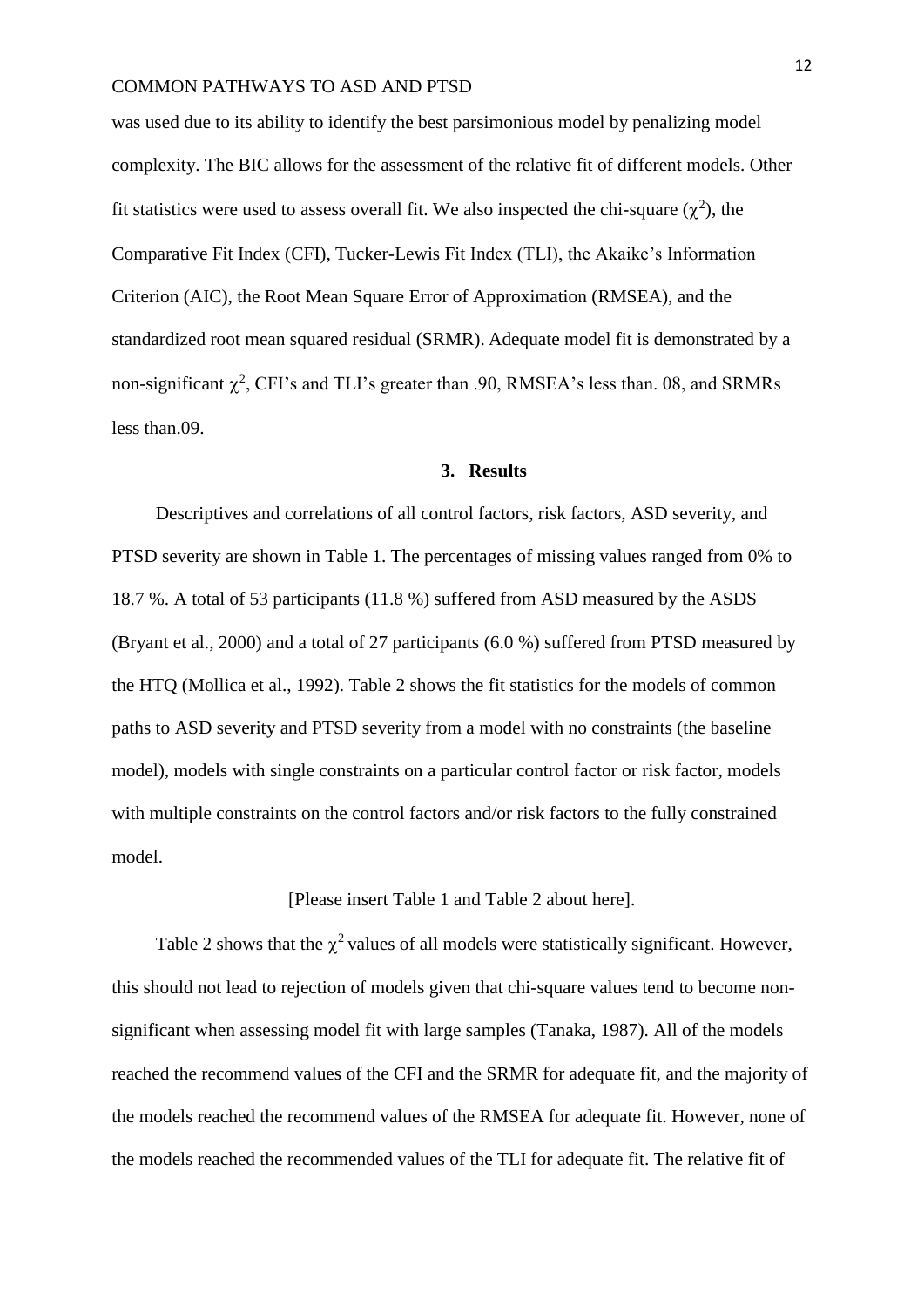the models improved as the number of constraints increased; Model 17 had the lowest AIC and Model 18 had the lowest BIC value. Furthermore, Model 17 and Model 18 had identical values on the CFI (.92), the TLI (.87), RMSEA (.073), and SRMR (.039). The difference between the models in relation to the BIC values was too small to be significant. However, we argue that model 18 is slightly superior to model 17 as model 18 is more parsimonious. Thus, the regression coefficients for model 18 (constraints on all control factors and risk factors except peritraumatic dissociation) are shown in table 3.

#### [Please insert Table 3 about here].

Table 3 shows that two of the control factors (female sex and prior robbery exposure) and three of the risk factors (anxiety sensitivity, peritraumatic panic, and negative cognitions about self) contributed significantly to the variance explained in both ASD severity (74 %) and PTSD severity (53 %). On the other hand, peritraumatic dissociation contributed significantly to the variance explained in ASD severity only. A further inspection of the standardized regression coefficients showed that negative cognitions about self was the strongest common contributing factor for both ASD severity ( $\beta$  = .22, *p* < .001) and PTSD severity ( $\beta = .31$ ,  $p < .001$ ).

#### **4. Discussion**

The current study investigated peritraumatic responses and negative cognitions as a possible common pathway, or risk factors for, ASD severity and PTSD severity in a cohort study of 450 Danish bank employees exposed to bank robbery. In accordance with previous research, we found that all the investigated risk factors were significantly and moderately to strongly associated with both ASD severity and PTSD severity. However, only anxiety sensitivity, peritraumatic panic, and negative cognitions about self were significant risk factors for both ASD severity and PTSD severity, whereas peritraumatic dissociation was only a significant risk factor for ASD severity whilst controlled for the effect of the other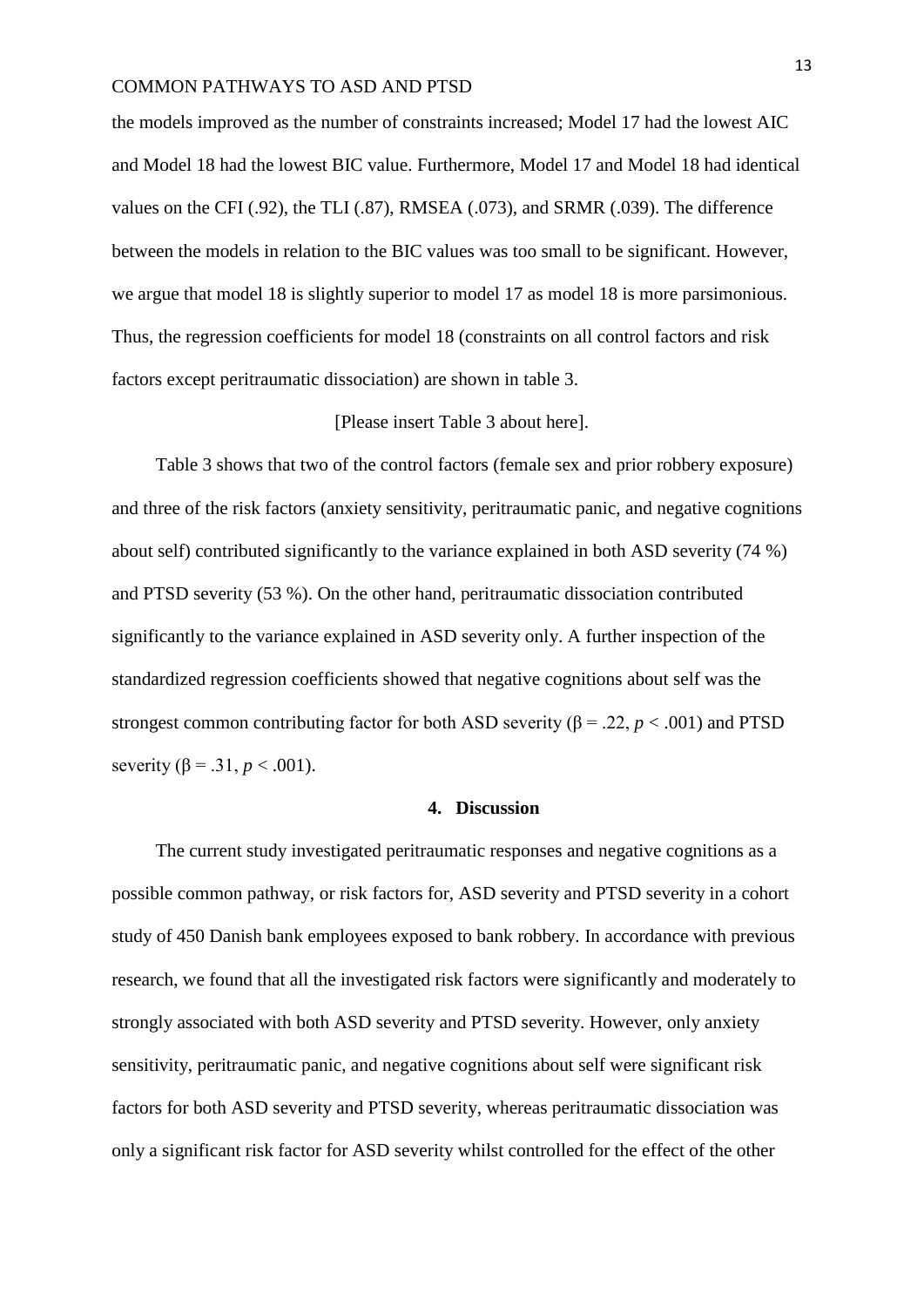factors. Additionally, two of the control factors (female sex and prior robbery exposure) were also significant risk factors for both ASD and PTSD severity. However, the relation between prior robbery exposure and ASD/PTSD in the multivariate analyses is likely to be a statistical artifact as prior exposure was not significantly associated with ASD severity or PTSD severity in bivariate analyses. Thus, a common pathway to acute and long-term traumatic stress symptoms seems to exist through peritraumatic panic, anxiety sensitivity, and negative cognitions about self (as well as female sex). Several aspects of the results need to be commented on.

Contrary to our expectations, the significant bivariate association between peritraumatic dissociation and PTSD severity was no longer present in the multivariate analyses. However, peritraumatic dissociation was still a significant risk factor for ASD severity whilst controlling for the other factors. At the same time, the effect of peritraumatic panic on ASD severity and PTSD severity did not diminish after controlling for the effect of the other factors. Finally, as expected, the effect of tonic immobility did diminish after controlling for the effect of the other factors. Research suggest that the relationships between these three peritraumatic factors are rather complex (Bryant et al., 2011; Heidt et al., 2005; Kunst et al., 2011). Although we reduced the overlap between the three constructs by removing overlapping items from the TIS with the PDEQ and the PRS (i.e. only assessing the motor aspects of tonic immobility), the three peritraumatic factors were still moderately to strongly associated with each other. Similarly, theoretical discussions of the relationship between these factors also indicate that they may not be independent factors. For instance tonic immobility has been suggested to represent a behavioral manifestation of peritraumatic dissociation, and the effect of panic on posttraumatic stress symptoms has been found to be mediated by peritraumatic dissociation (Bryant et al., 2011; Heidt et al., 2005; Kunst et al., 2011). However, despite the complex relationship between the three peritraumatic factors,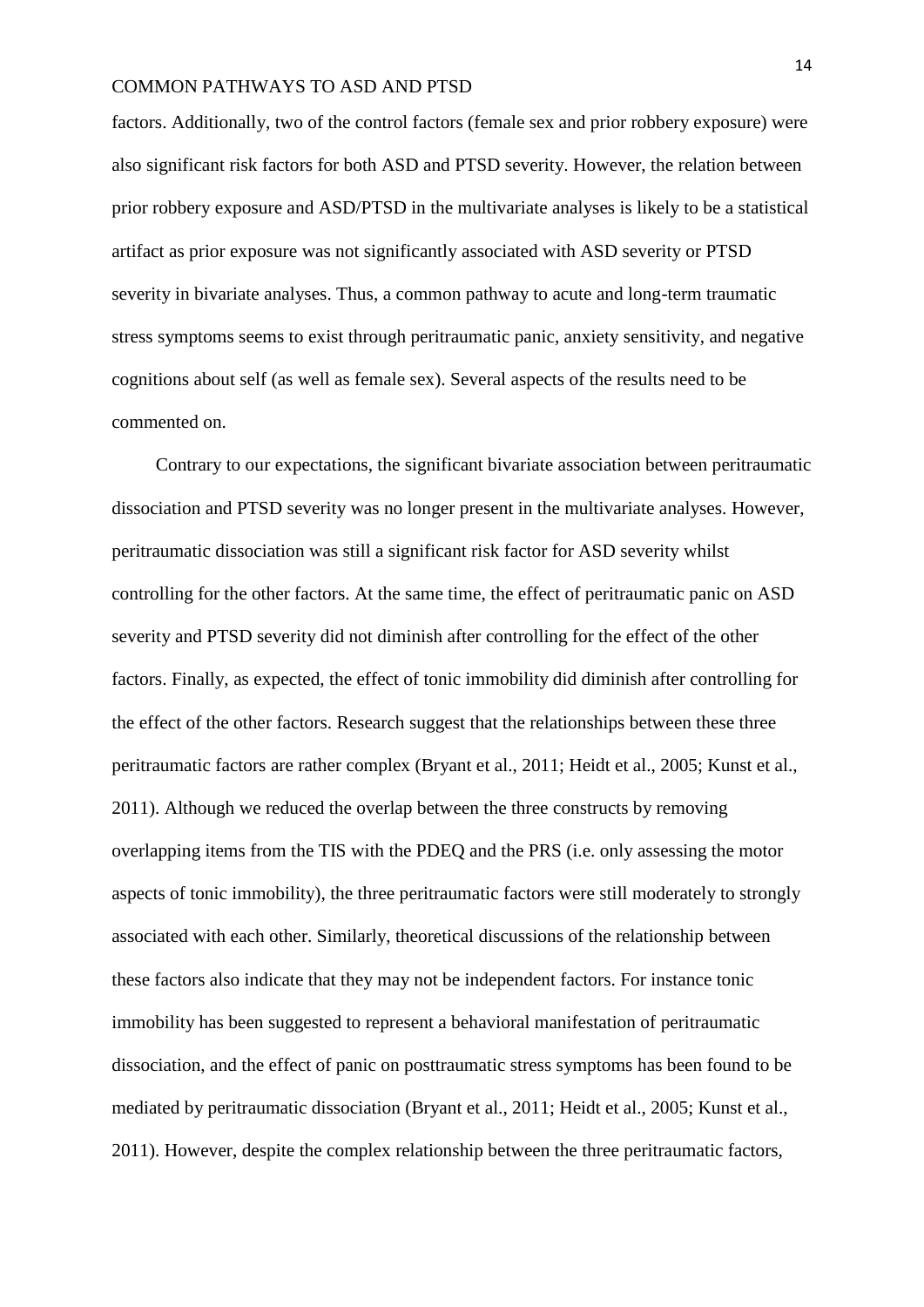peritraumatic panic seems to have had an independent direct effect on both ASD and PTSD severity in the current study. Thus, peritraumatic panic appears to add something unique to the explanation of both acute and long-term posttraumatic stress symptoms which goes beyond what the other included factors can account for. In particular, this unique contribution seems to be beyond the cognitive element of panic as peritraumatic panic is still a significant risk factor when controlling for the cognitive part of panic (i.e. anxiety sensitivity). Thus, this unique part of peritraumatic panic seems to be related to peritraumatic arousal. This is in accordance with fear conditioning models of PTSD, which assume that peritraumatic panic may independently condition trauma related cues to subsequent anxiety (i.e. ASD & PTSD; Bryant & Panasetis, 2001). The arousal part of peritraumatic panic may be directly related to ASD and PTSD in relation to the development of more persistent symptoms of arousal and/or symptoms of intrusion/re-experiencing. Indeed, hyperventilation induced arousal (measured by the PRS) has been found associated with an increased activation of trauma memories and greater distress in ASD participants compared to non-ASD participants (c.f. Hopwood & Bryant, 2006). Similarly, other forms of interoceptive exposure (e.g. breath holding or spinning) have also been shown to trigger arousal related sensations and trauma memories in PTSD patients (Wald & Taylor, 2008). This is also in accordance with the Dual Representation Theory of PTSD, which assumes that sensory information can be processed both consciously (verbally accessible memory; VAM) and unconsciously (situationally accessible memory; SAM) (Brewin, Dalgliesh & Joseph, 1996). Peritraumatic panic and other physical reactions are more likely to be stored as SAM rather than VAM. Furthermore, SAMs are likely to be experienced as flashbacks or cued physiological arousal and unintentionally triggered by both external and internal (e.g. physiological arousal) trauma reminders (Brewin et al., 1996). Thus, peritraumatic panic may be uniquely connected to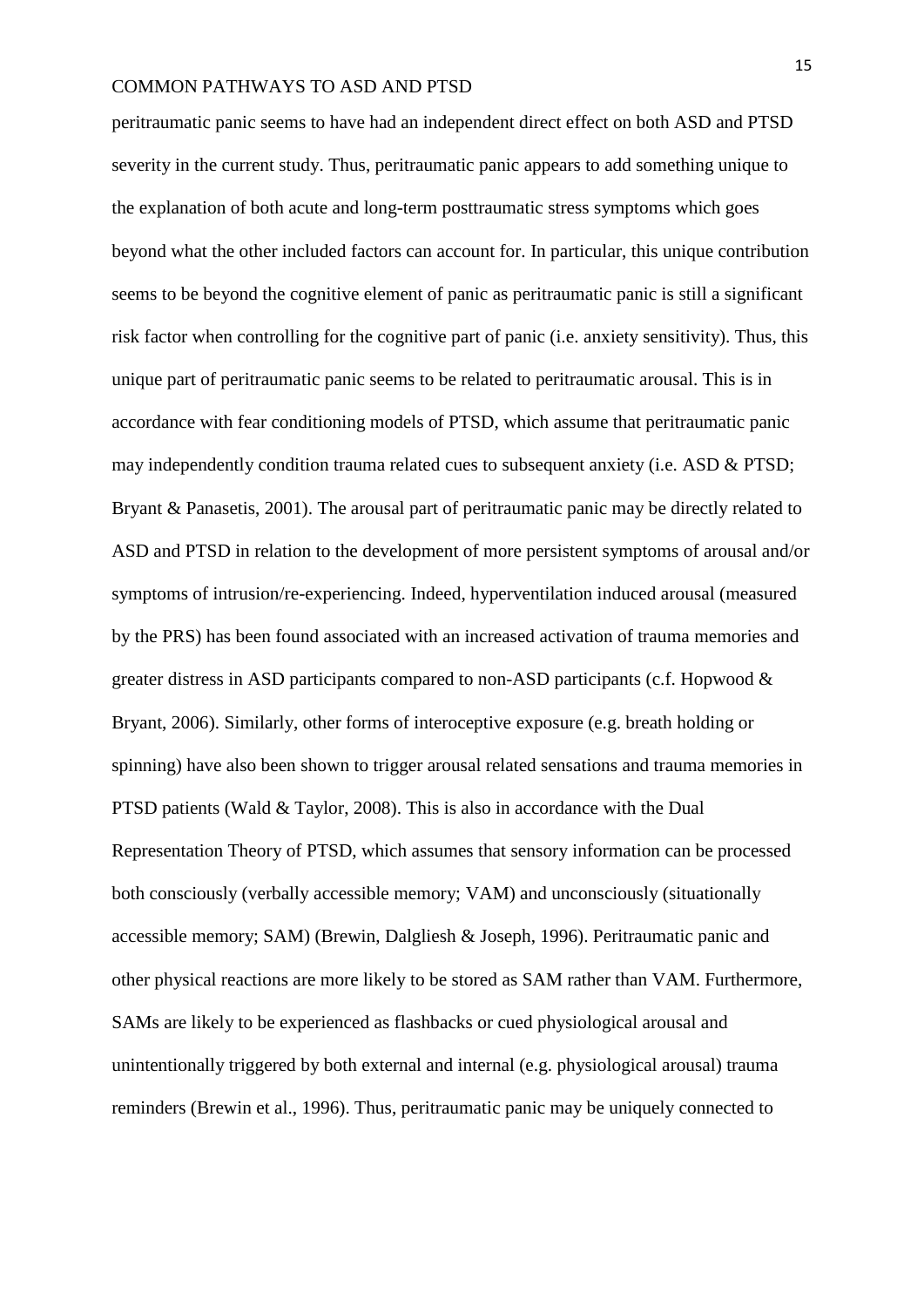ASD and PTSD through arousal and result in triggering both flashbacks and subsequent arousal.

The fact that peritraumatic dissociation was only a significant risk factor for ASD severity, whilst controlling for the other factors, is likely to be due to a unique relationship between ASD severity and peritraumatic dissociation. This was indicated by the stronger bivariate association between ASD severity and peritraumatic dissociation (*r =* .70) compared to the bivariate association between peritraumatic dissociation and PTSD severity  $(r = .47)$ , and a larger part of the variance explained in ASD severity compared to PTSD severity. This difference is not surprising as the ASD diagnosis includes a dissociation symptom cluster whereas the PTSD diagnosis does not. Indeed, previous research has treated peritraumatic dissociation as somewhat equivalent to the ASD dissociation symptom cluster (Bryant, 2009). The structural equation modelling analyses in the current study also underlined that the peritraumatic dissociation was not a common risk factor for ASD severity and PTSD severity as models containing constraints on the PDEQ were the worst fitting models. At the same time, the results are in accordance with a more recent review of methodologically sound prospective studies of the relationship between peritraumatic dissociation and PTSD (van der Velden & Wittmann, 2008). This review showed that peritraumatic dissociation may not be an independent predictor of PTSD. Instead, the relationship between peritraumatic dissociation and PTSD tends to become non-significant when controlling for other factors. In the current study, these other factors are likely to be anxiety sensitivity, negative cognitions about self, and peritraumatic panic; as these were significant risk factors and at the same time were correlated moderately to strongly (*rs =* .42- .57) with peritraumatic dissociation. Thus, our results confirm previous findings of the association between peritraumatic dissociation and posttraumatic stress symptoms losing its significance when controlling for variables reflecting early mental health responses.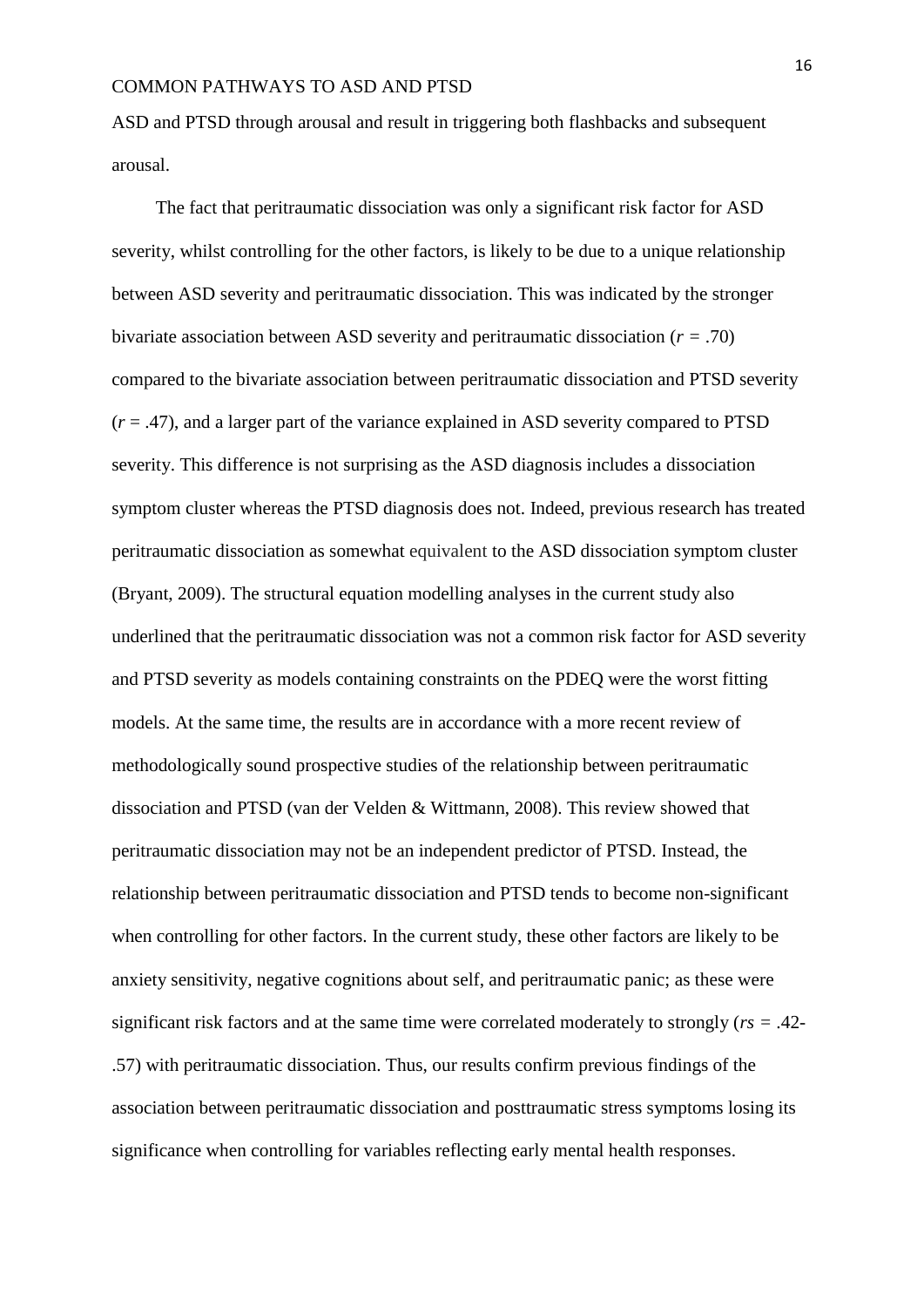As expected, the effect of the motor aspects of tonic immobility diminished after controlling for the effect of the other factors, and tonic immobility was not a significant risk factor for either ASD severity or PTSD severity. This is in accordance with the Kunst et al. (2011) study, which found that tonic immobility was not a significant risk factor for PTSD severity when the effect of other peritraumatic responses was controlled for. However, it has been argued that the effect of tonic immobility on the development of PTSD may depend on a third factor such as self-blame or guilt for not fighting back, which we did not account for in the current study (cf. Heidt et al., 2005; Kunst et al., 2007). It is also possible as argued by Hansen and Elklit (2014) that tonic immobility following bank robbery is not of the same clinical relevance as it is following other forms of assault; for example, being told to stand still during a robbery does not equate to not being able to move. However, it remains possible that tonic immobility have had an indirect effect on the development of both ASD severity and PTSD severity as tonic immobility was moderately associated with peritraumatic panic, anxiety sensitivity, and negative cognitions about self (*rs =* .36 - .48). In relation to ASD severity, the indirect effect is also likely to have been through peritraumatic dissociation. Indeed, tonic immobility was strongly associated with peritraumatic dissociation  $(r = .53)$ .

As expected from previous research, negative cognitions about self and anxiety sensitivity were significant risk factors for both ASD severity and PTSD severity. Thus, in accordance with previous research both maladaptive thinking associated with one's self and bodily sensations (i.e. anxiety sensitivity) appear to be associated with the development of both ASD and PTSD. Additionally, negative cognitions about self were the strongest common risk factor. However, negative cognitions about the world were not a significant risk factor for ASD severity or PTSD severity. The pronounced role of the cognitions found in the current study is in accordance with previous research showing that theoretical grounded factors may be better predictors of posttraumatic stress symptoms than less theoretical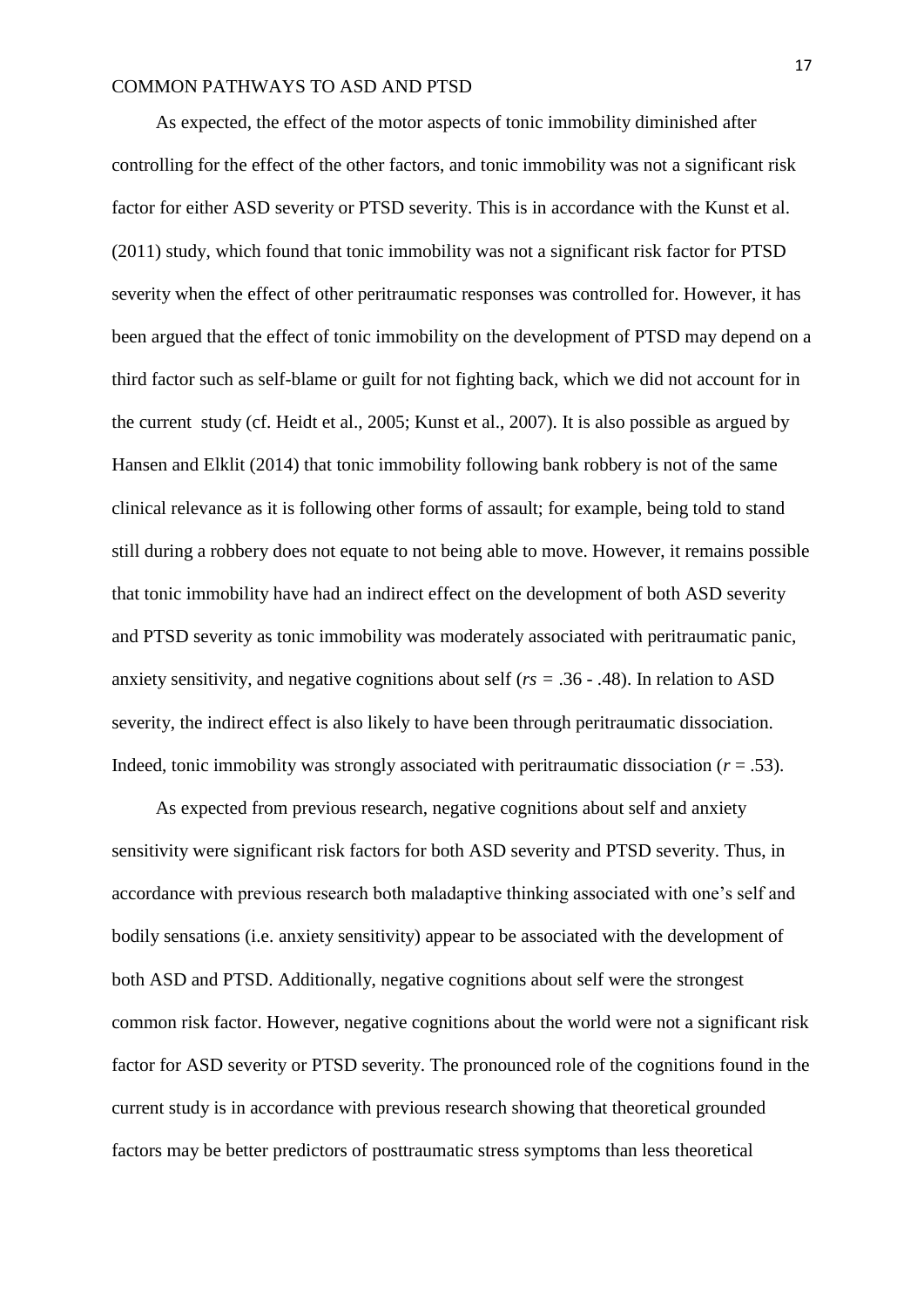grounded factors (cf. Karl et al., 2009). The results are also in accordance with research showing that negative cognitions about the self, appear to have a more pivotal role in the development of posttraumatic stress symptoms than other forms of cognitions (cf. Karl et al., 2009; O'Donnell, Elliott, Wolfgang, & Creamer, 2007). The importance of cognitions in relation to the development of PTSD is also in accordance with the newly released DSM-5, where cognitions have been recognized as a fourth symptom cluster in the PTSD diagnosis (APA, 2013). Although previous research suggest that the relationship between negative cognitions about the self and PTSD symptoms increases over time (O'Donnell et al., 2007), the current study suggest that the relationship is already pronounced in the acute phrase following traumatic exposure. However, the potential significance of cognitions in relation to the ASD diagnosis is not reflected by the DSM-5 criteria (APA, 2013).

#### **4.1 Limitations**

The current study has several limitations. It was only possible to assess the participants twice. Thus, the results are based on a cross-sectional or quasi-prospective study at the best in relation to ASD and interpretations about causality should be made carefully as potential recall biases cannot be ruled out. However, recall biases are likely only to be small as only a week has passed since the traumatic exposure. Furthermore, we could have used modification indices to generate better fitting models. However, doing so would have made the models more specific to our data and perhaps less generalizable to alternative trauma populations. Instead, we chose a strategy of model modification, guided by the BIC, to identify the most parsimonious model that adequately fitted the data. A potential problem with this approach is that the comparison of constrained and non-constrained models may lack sensitivity to small differences in effects in the population. This would increase the likelihood of finding 'common' effects for ASD and PTSD. However, the addition of these model constraints only caused very small changes in the overall model fit statistics compared to the baseline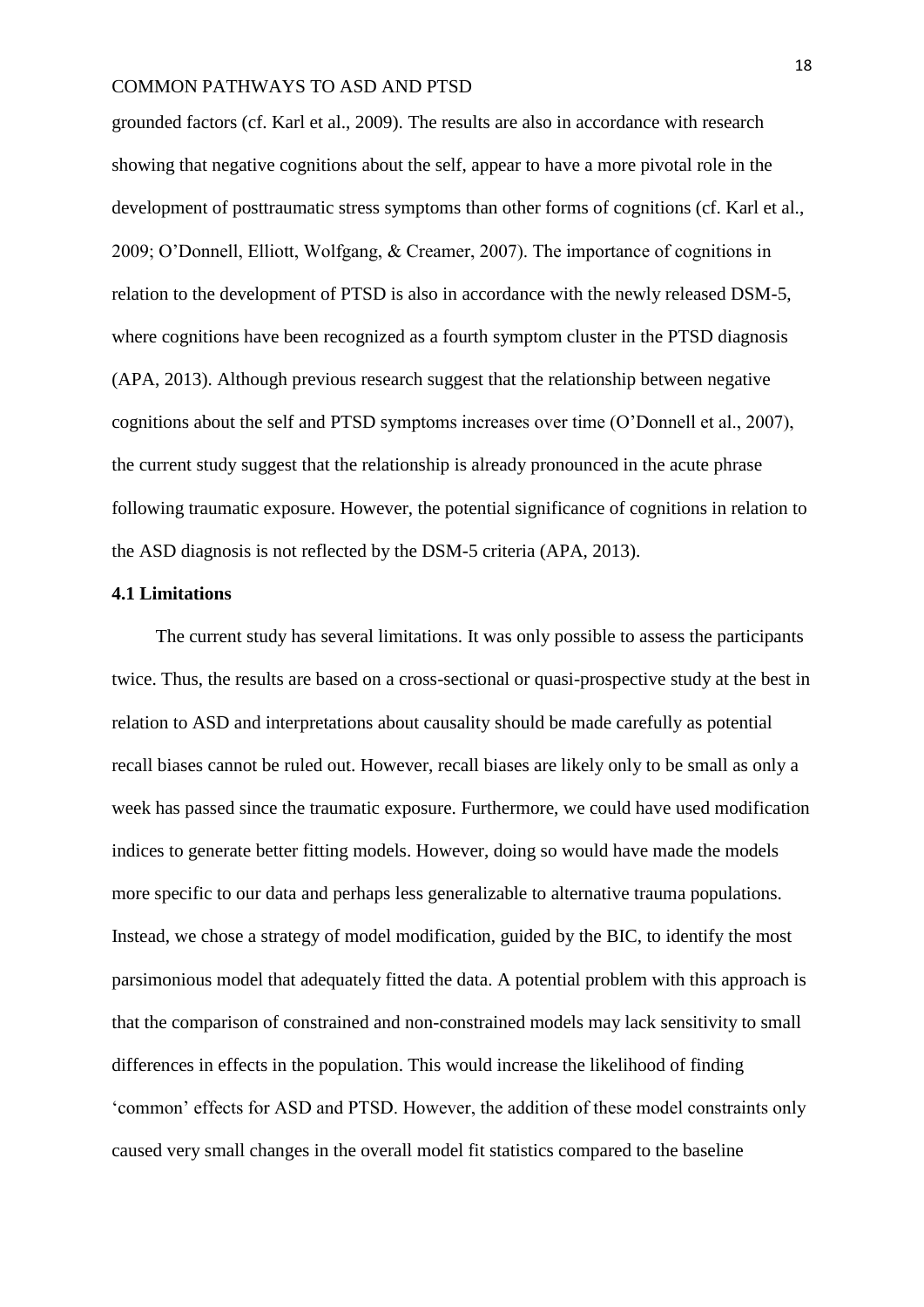indicating that our conceptual model was robust. Finally, both the ASD and the PTSD diagnosis and severity were based on self-report measures rather than clinical interviews. Despite both self-report measures being standardized scales, the estimated ASD and PTSD prevalence rates and severity may be biased. Additionally, the majority of the participants had relatively low levels of both ASD and PTSD. Although, this study has a high response rate and the prevalence rates are comparable to rates found in other bank robbery studies (Hansen & Elklit, 2013), it remains possible that participants with the most severe symptomatology chose not to enroll in the study. Additionally, it is possible that risk factors for posttraumatic stress symptomatology may depend on the severity of posttraumatic stress symptoms. Thus, the results of the current study may not be generalizable to trauma populations known for higher levels of symptomatology, for example rape victims.

#### **4.2 Conclusion**

The current study is the first to investigate peritraumatic dissociation, peritraumatic panic, tonic immobility, anxiety sensitivity, negative cognitions about the world, and negative cognitions about self as possible common pathways to the development of both ASD and PTSD in a highly representative study of bank robbery victims. Results show that a common pathway to ASD severity and PTSD severity appears to exist through peritraumatic panic, negative cognitions about bodily sensations, and negative cognitions about the self. At the same time, peritraumatic dissociation was only a significant risk factor for ASD severity indicating that different pathways to ASD and PTSD may also exist. Together with one control factors (female sex), these factors explained 74% of the variance in ASD severity and 53% of the variance in PTSD severity suggesting that if there does exist a common pathway to ASD severity and PTSD severity then a large part still remains to be accounted for. The strongest common risk factor was negative cognitions about self. The pronounced role of negative cognitions in the development of both ASD severity and PTSD severity found in the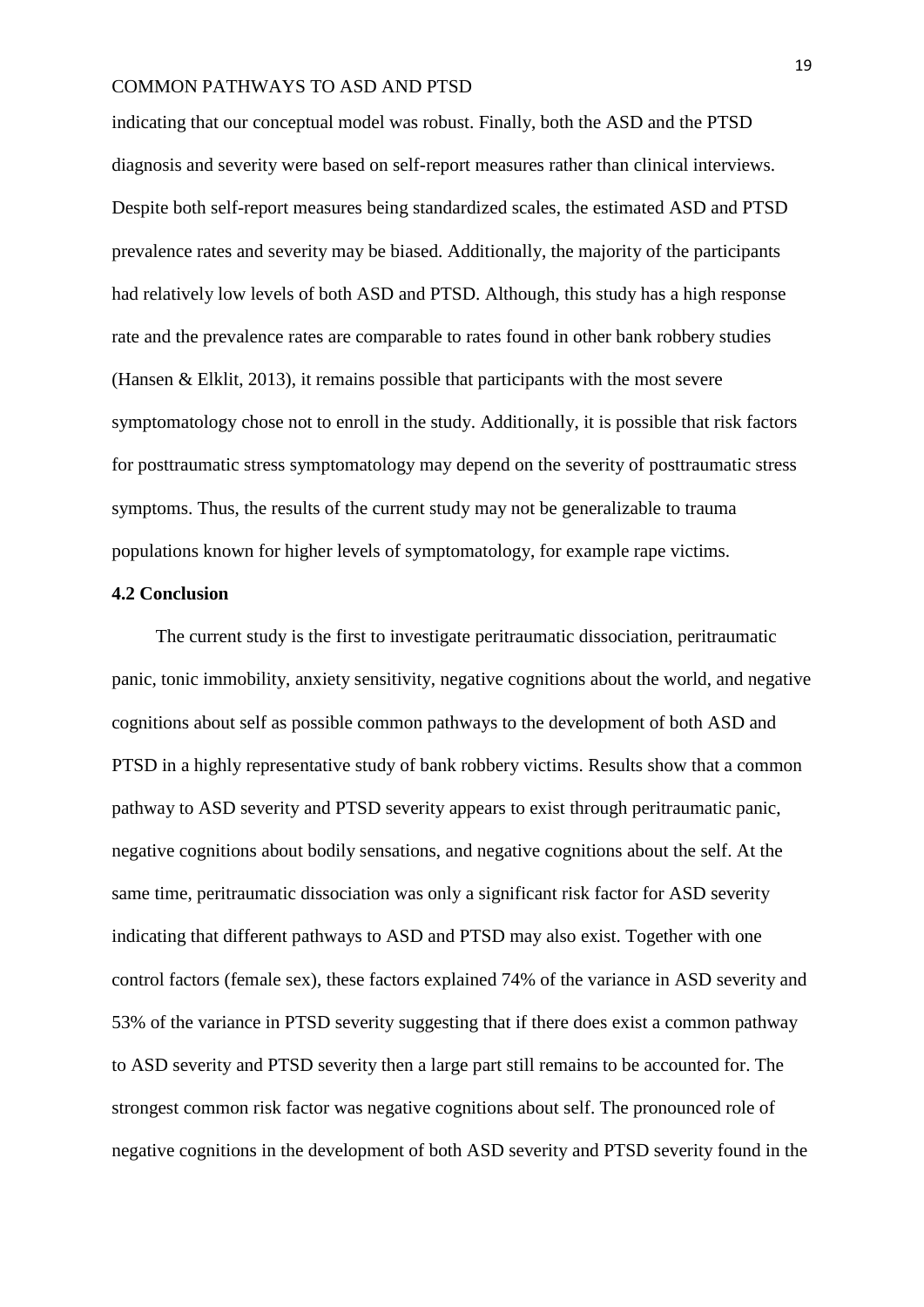current study supports the inclusion of negative cognitions in the DSM-5 PTSD diagnosis. At the same time, the results suggest that it may be beneficial to also recognize cognitions in the ASD diagnosis. Future research should focus on replicating these results across different trauma populations with higher prevalence rates of ASD and PTSD as they point to possible areas of preventive and treatment actions to be taken against the development of both acute and long-term posttraumatic symptoms.

## **Acknowledgements**

The authors thank the Danish Bankers Association and the National Bank of Denmark for co-financing this study.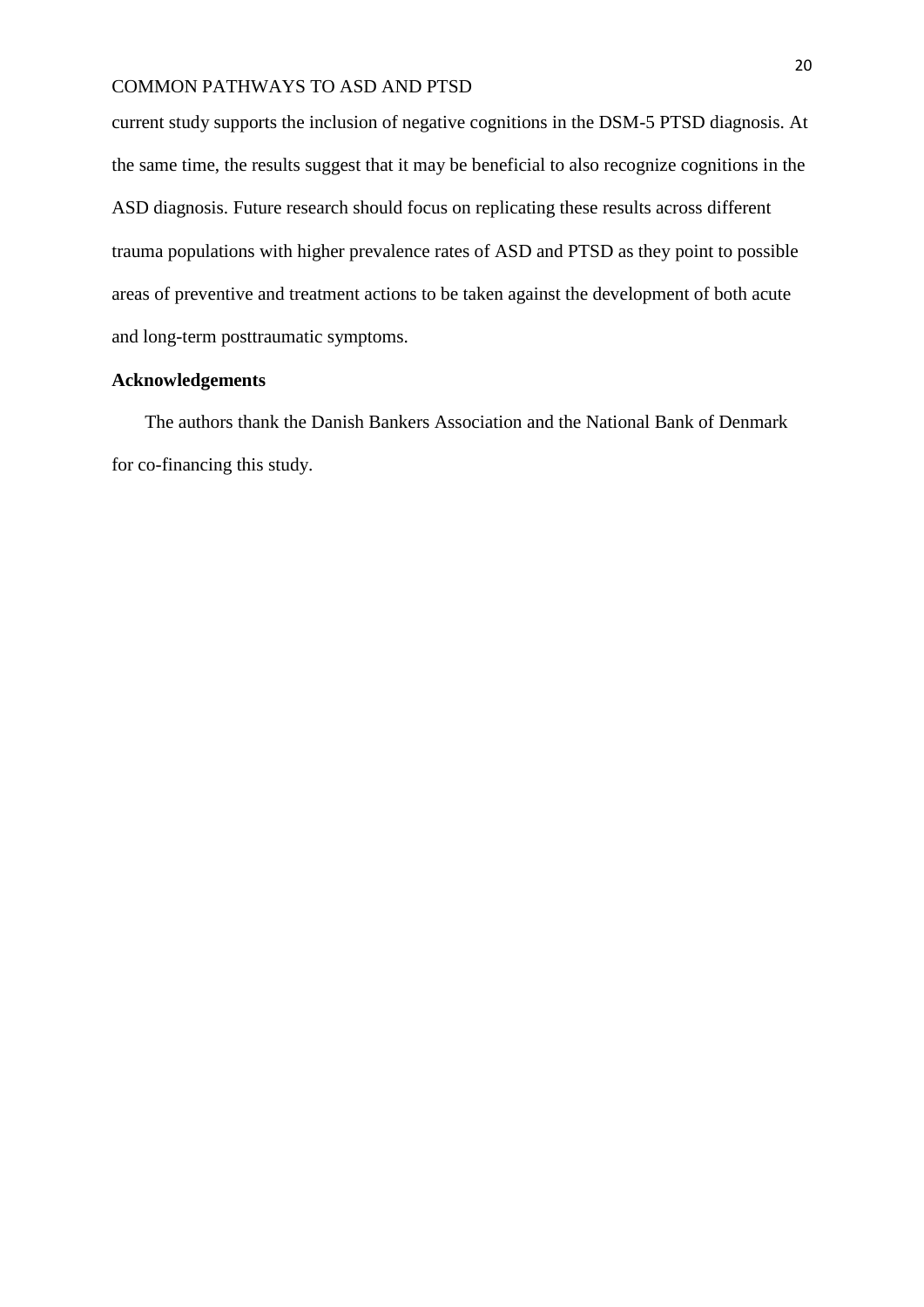#### References

- American Psychiatric Association (1994). *Diagnostic and Statistical Manual of Mental Disorders, 4thed.* Washington DC: American Psychiatric Association.
- American Psychiatric Association (2013). *Diagnostic and Statistical Manual of Mental Disorders, 5thed.* Washington DC: American Psychiatric Association.
- Anderson, J.C. and Gerbing, D.W. (1988) Structural equation modeling in practice. *Psychological Bulletin*, 103, 411–423. doi: 10.1037/0033-2909.103.3.411
- Bach, M. (2003). En empirisk belysning og analyse af "Emotionel Numbing" som eventuel selvstændig faktor i PTSD. [An empirical illumination and analysis of emotional numbing as an independent factor in PTSD]. *Psykologisk studieskriftserie, 6*, 1-199.
- Beck, G. J., Coffey, S. F., Palyo, S. A., Gudmundsdottir, B., Miller, L. M., & Colder, G. R. (2004). Psychometric properties of the posttraumatic cognitions inventory (PTCI). *Psychological Assessment 16*, 289-298. doi:10.1037/1040-3590.16.3.289
- Breh, D. C., & Seidler, G. H. (2007). Is peritraumatic dissociation a risk factor of PTSD? *Journal of Trauma and Dissociation, 8,* 53-69. doi: 10.1300/J229v08n01\_04
- Brewin, C. R., Andrews, B., & Valentine, J. D. (2000). Meta-analysis of risk factors for posttraumatic stress disorder in trauma-exposed adults. *Journal of Consulting and Clinical Psychology*, *68*, 748-766. doi: 10.1037//0022-006x.68.5.748
- Brewin, C. R., Dalgleish, T., & Joseph, S. (1996). A Dual Representation Theory of PTSD. *Psychological Review, 103,* 670-686. doi: 10.1037/0033-295X.103.4.670
- Bryant, R. A. (2009). Is peritraumatic dissociation always pathological? In Dell, P. F., & O'Neil, J. A. *Dissociation and the dissociative disorders – DSM-V and beyond.* New York and London: Routledge Taylor and Francis Group.
- Bryant, R. A. (2011). Acute stress disorder as a predictor of posttraumatic stress disorder. *Journal of Clinical Psychiatry, 72*, 233-239. doi: 10.4088/JCP.09r05072blu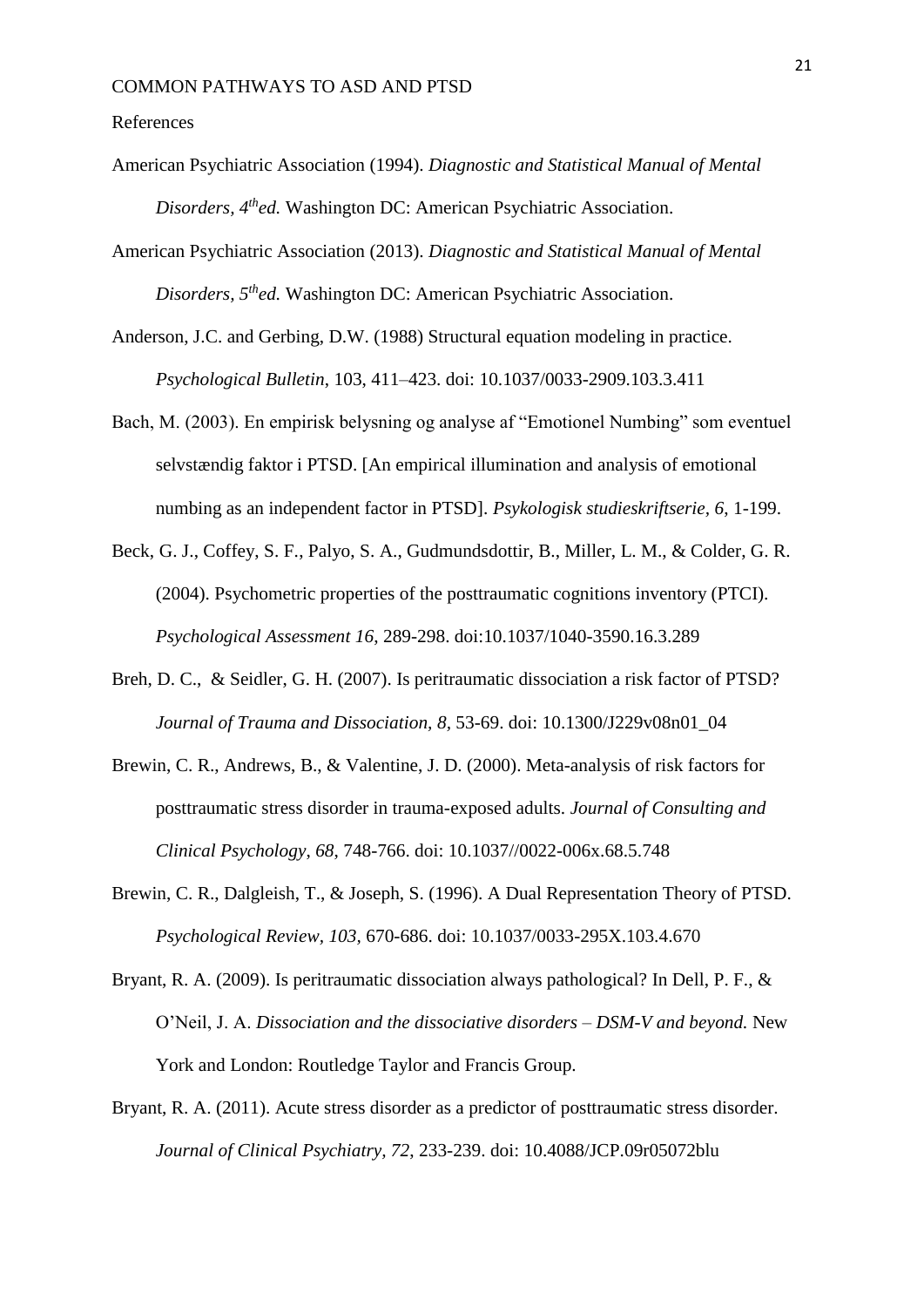- Bryant, R. A., Brooks, R., Silove, D., Creamer, M., O'Donnell, M., & McFarlane, A. C. (2011). Peritraumatic dissociation mediates the relationship between acute panic and chronic posttraumatic stress disorder. *Behaviour Research and Therapy, 49,* 346-351.
- Bryant, R. A., & Harvey, A. (2002). *Acute stress disorder – A handbook of theory, assessment and treatment.* Washington, D. C.: American Psychological Association.
- Bryant, R. A., Moulds, M. L., & Guthrie, R. M. (2000). Acute stress disorder scale. *Psychological Assessment, 12,* 61-68. doi: 10.1037//I040-3590.12.1.61
- Bryant, R. A., & Panasetis, P. (2001). Panic symptoms during trauma and acute stress disorder. *Behaviour Research and Therapy, 39*. doi: 10.1016/005-7967(00)0086-3
- Cahill, S. P., & Foa, E. (2007). Psychological theories of PTSD. In M. J. Friedman, T. Keane, & P. Resick (Eds.). *Handbook of PTSD*. New York & London: Guilford Press.
- Classen, C., Koopman, C., Hales, R., & Spiegel, D. (1998). Acute stress disorder as a predictor of posttraumatic stress symptoms. *American Journal of Psychiatry, 155*. 620- 624. Retrieved from http://ajp.psychiatryonline.org
- Ehlers, A., & Clark, D. M. (2000). A cognitive model of posttraumatic stress disorder. *Behaviour Research and Therapy, 38*, 319-345. doi: 10.1016/S0005-7967(99)00123-0
- Falsetti, S.A., & Resnick, H.S. (1992). The physical reaction scale. Charleston, SC: Crime Victims Research and Treatment center, Medical University of South Carolina
- Foa, E. B., Ehlers, A., Clark, D. M., Tolin, D. F., Orsillo, S. M. (1999). The Posttraumatic Cognitions Inventory (PTCI). *Psychological Assessment, 11*, 303-314. doi: [10.1037/1040-3590.11.3.303](http://psycnet.apa.org/doi/10.1037/1040-3590.11.3.303)
- Hansen, M., Armour, C., & Elklit, A. (2012). [Assessing a Dysphoric Arousal model of Acute](http://findresearcher.sdu.dk:8080/portal/da/publications/assessing-a-dysphoric-arousal-model-of-acute-stress-disorder-symptoms-in-a-clinical-sample-of-rape-and-bank-robbery-victims(804faa74-daf3-4b4f-b56f-5dd1c658a2ef).html)  [Stress Disorder Symptoms in a Clinical Sample of Rape and Bank Robbery Victims.](http://findresearcher.sdu.dk:8080/portal/da/publications/assessing-a-dysphoric-arousal-model-of-acute-stress-disorder-symptoms-in-a-clinical-sample-of-rape-and-bank-robbery-victims(804faa74-daf3-4b4f-b56f-5dd1c658a2ef).html) *[European Journal of Psychotraumatology,](http://findresearcher.sdu.dk:8080/portal/da/journals/european-journal-of-psychotraumatology(b194cbb1-b4d4-47fc-8fbb-de46311f5a10).html) 3*. [doi:10.3402/ejpt.v3i0.18201](http://dx.doi.org/doi:10.3402/ejpt.v3i0.18201)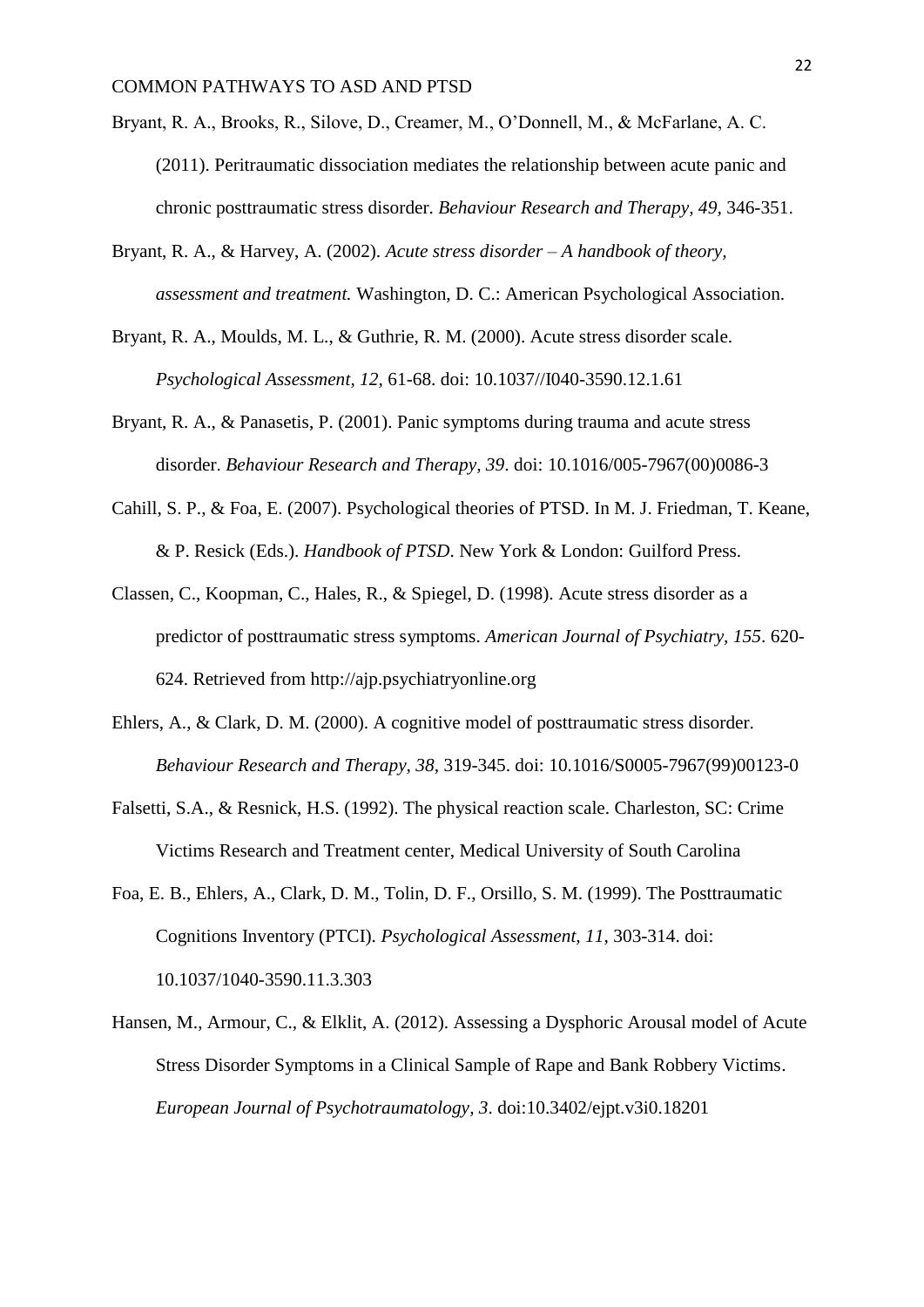- Hansen, M., & Elklit, A. (2011). Predictors of acute stress disorder in response to bank robbery. *European Journal of Psychotraumatology, 2.* doi: 10.3402)ejpt.v2i0.5864
- Hansen, M., & Elklit, A. (2013). Does ASD predict PTSD following bank robbery? *Journal of Interpersonal Violence, 28*, 25-44. doi: 10.1177/0886260512448848.
- Hansen, M., & Elklit, A. (2014). Who develops posttraumatic stress symptoms following bank robbery? In Simmons, J. P. (Ed). *Banking: Performance, Challenges and Prospects for Development* (in press), Hauppauge New York: Nova Science Publishers Inc.
- Heidt, J., Marx, B. P., & Forsyth, J. P. (2005). Tonic immobility and childhood sexual abuse. *Behavior Research and Therapy, 43,* 1157-1171. doi: 10.1016/j.brat.2004.08.005
- Hopwood, S., & Bryant, R. A. (2006). Intrusive experiences and hyperarousal in ASD. *British Journal of Clinical Psychology, 45*, 137-142. doi: 10.1348/014466505X66052
- Karl, A., Rabe, S. Zöllner, T., Maercker, A., & Stopa, L. (2009). Negative self-appraisals in treatment-seeking survivors of motor vehicle accidents. *Journal of Anxiety Disorders,23*, 775-781. doi:10.1016/j.janxdis.2009.03.001
- Kunst, M., Winkel, F. W., & Bogaerts, S. (2011). Recalled peritraumatic reactions, selfreported PTSD, and the impact of malingering and fantasy proneness in victims of interpersonal violence who have applied for state compensation. *Journal of Interpersonal Violence, 26,* 2186-2210. doi: 10.1177/0886260510383032
- Marmar, C.R., Weiss, D. S., & Metzler, T. J. (2004). The peritraumatic dissociative experiences questionnaire. In Wilson, J. P., & Keane, T. M. (eds.). *Assessing psychological trauma and PTSD.* New York & London: Guilford Press.
- Marx, B.P., Forsyth, J.P., Gallup, G.G., Fusé, T., & Lexington, J.M. (2008).Tonic Immobility as an Evolved Predator Defense. *Clinical Psychology: Science and Practice, 1,* 74-90. doi: 10.1111/j.1468-2850.2008.00112.x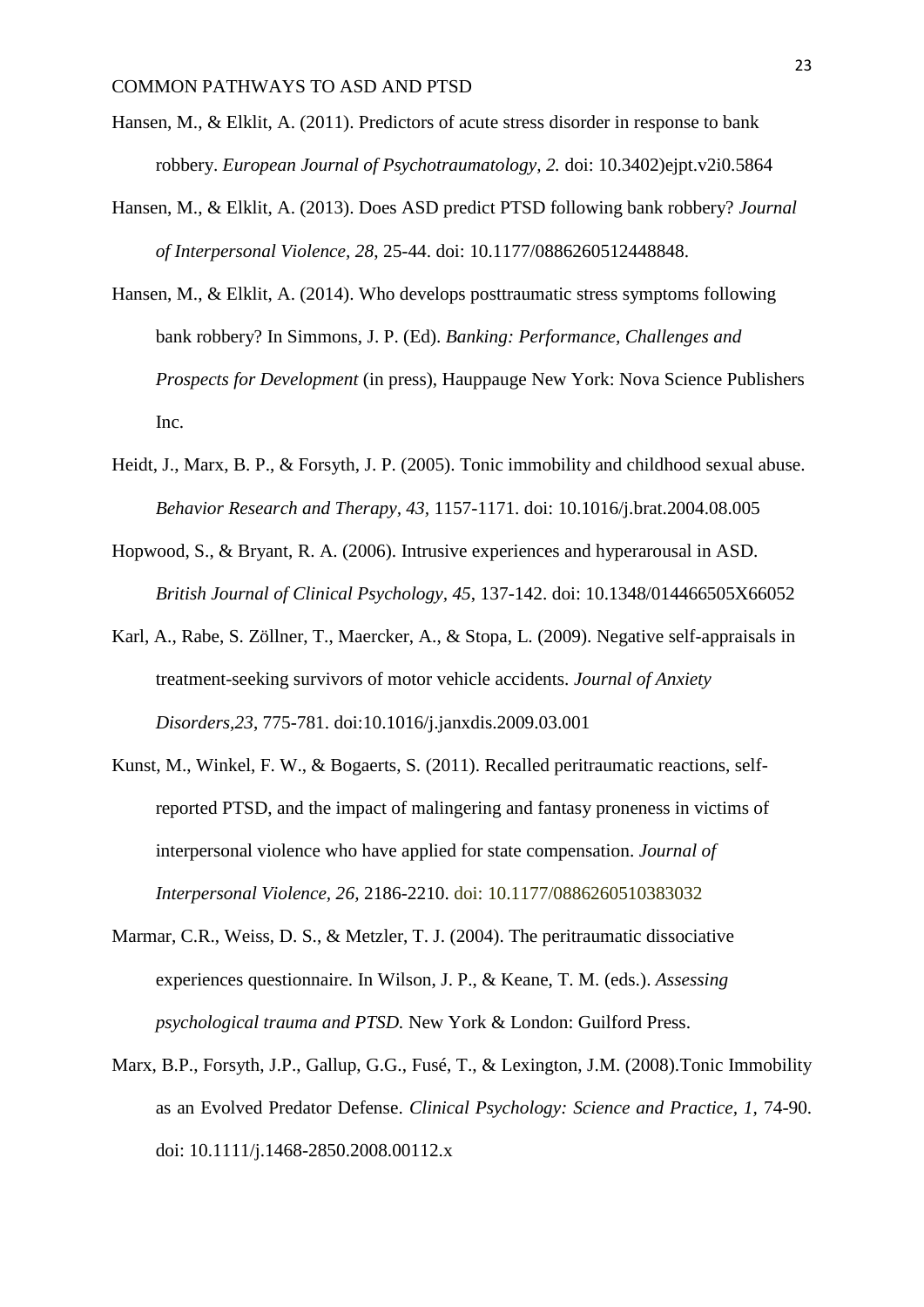- Mollica, R. F., Caspi-Yavin, Y., Bollini, P., Truong, T., Tor, S. & Lavelle, J. (1992) Harvard Trauma Questionnaire. *Journal of Nervous and Mental Disease, 180,* 111-116. doi: 10.1177/0020764007078362
- Muthén, B.O., & Muthén, L.K. (2010). Mplus (Version 6). Los Angeles, California.
- Nixon, R. D., & Bryant, R. A. (2003). Peritraumatic and persistent panic attacks in acute stress disorder. *Behavior Research and Therapy, 41*, 1237-1242. Retrieved from http://www.sciencedirect.com/science/article/pii/S0005796703001505
- Nixon, R. D., & Bryant, R. A. (2005). Are negative cognitions associated with severe acute trauma responses? *Behavior Change, 22,* 22-28. doi: [10.1375/bech.22.1.22.66783](http://dx.doi.org/10.1375/bech.22.1.22.66783)
- O'Donnell, M. L., Elliott, P., Wolfgang, B. J., & Creamer, M. (2007). Posttraumatic appraisals in the development and persistence of posttraumatic stress symptoms. *Journal of Traumatic Stress, 20*, 173-182. doi:10.1002/jts.20198
- Ozer, E. J., Best, S. R., Lipsey, T. L., & Weiss, D. S. (2003). Predictors of posttraumatic stress disorder and symptoms in Adults: A meta-Analysis. *Psychological Bulletin*, *129*, 52-73. doi: 10.1037/0033-2909.129.1.52
- Reiss, S., Peterson, R. A., Gursky, D. M., & McNally, R. J. (1986). [Anxiety sensitivity,](http://www.sciencedirect.com.proxy1-bib.sdu.dk:2048/science/article/pii/0005796786901439?_rdoc=2&_fmt=high&_origin=browse&_srch=hubEid(1-s2.0-S0005796700X02239)&_docanchor=&_ct=41&_refLink=Y&_zone=rslt_list_item&md5=a347b8ad11242c0d4d0ebd5f488faa65)  [anxiety frequency and the prediction of fearfulness.](http://www.sciencedirect.com.proxy1-bib.sdu.dk:2048/science/article/pii/0005796786901439?_rdoc=2&_fmt=high&_origin=browse&_srch=hubEid(1-s2.0-S0005796700X02239)&_docanchor=&_ct=41&_refLink=Y&_zone=rslt_list_item&md5=a347b8ad11242c0d4d0ebd5f488faa65) *Behaviour, Research and Therapy, 24,.1-8.* doi: 10.1016/005-7967(86)90143-9
- Rocha-Rego, V., Fiszman, A., Portugal, L. C., Pereia, M. G., de Oliveira, L., Mendlowicz, M. et al. (2009). Is tonic immobility the core sign among conventional peritraumatic signs and symptoms listed for PTSD? *Journal of Affective Disorders, 115,* 269-273. doi:10.1016/j.jad.2008.09.005
- Satorra, A., & Bentler, P. M. (1994). Corrections to test statistics and standard errors in covariance structure analysis. In von Eye, A., & Clogg, C.C. (Eds.). *Latent variables analysis*. Sage Publications Inc.: Thousand Oaks, CA, pp. 399-419